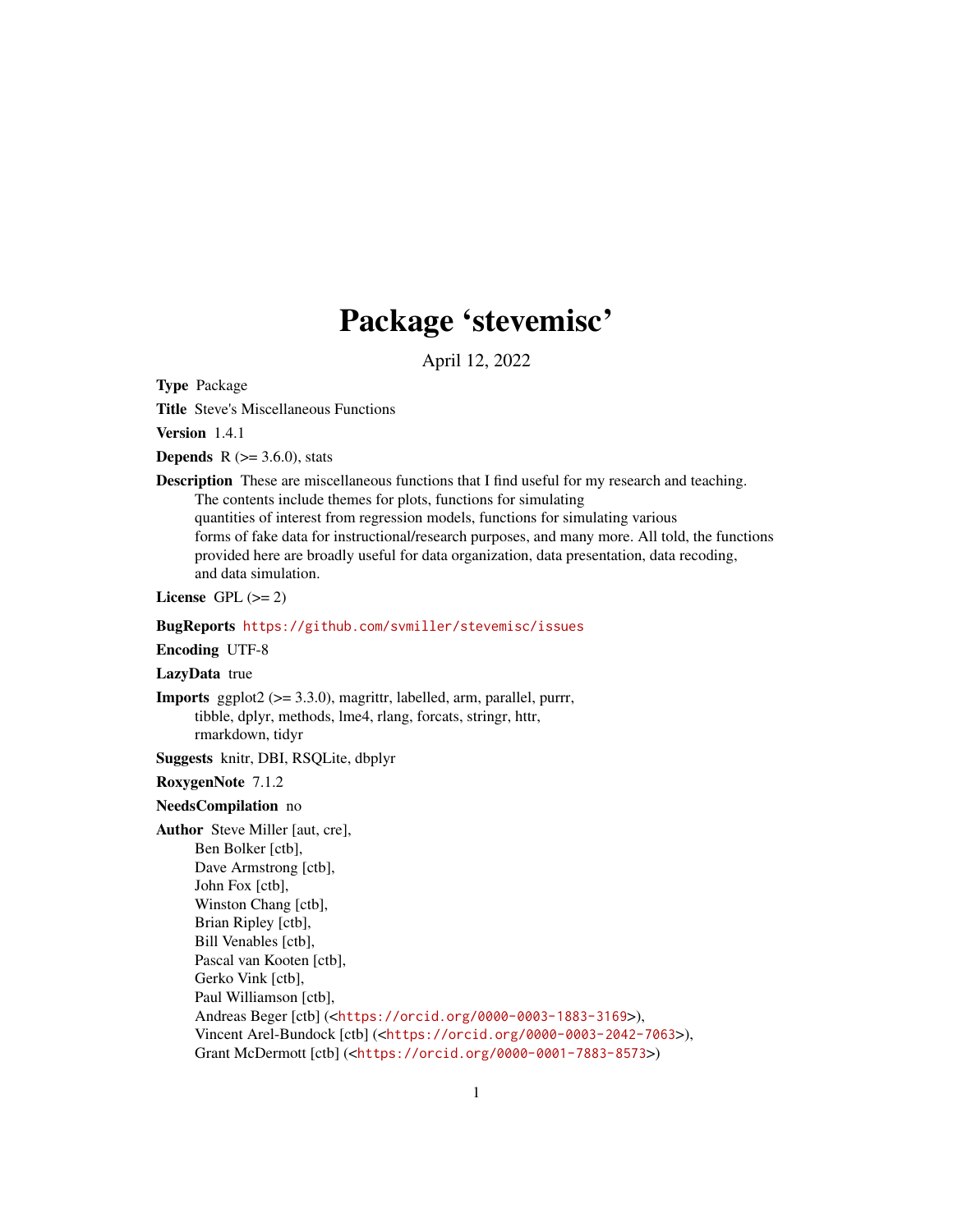Maintainer Steve Miller <steven.v.miller@gmail.com>

Repository CRAN

Date/Publication 2022-04-12 14:00:02 UTC

## R topics documented:

|              | 3              |
|--------------|----------------|
|              | $\overline{4}$ |
|              | 5              |
|              | 6              |
|              | $\overline{7}$ |
|              | 9              |
|              | 10             |
| 10           |                |
| 11           |                |
| 12           |                |
| 14           |                |
| 15           |                |
|              | 16             |
|              | 16             |
|              | 17             |
| 18           |                |
|              | 19             |
| 20           |                |
| 20           |                |
| 21           |                |
| 22           |                |
| 23           |                |
| 25           |                |
| 26           |                |
| 27           |                |
| 28<br>r2sd   |                |
| 29           |                |
| 30           |                |
| 31           |                |
| 32<br>shtscs |                |
| 33           |                |
| 34           |                |
| 35           |                |
| 36           |                |
| 37           |                |
| 38           |                |
| 39           |                |
| 40           |                |
| 41           |                |
| 42           |                |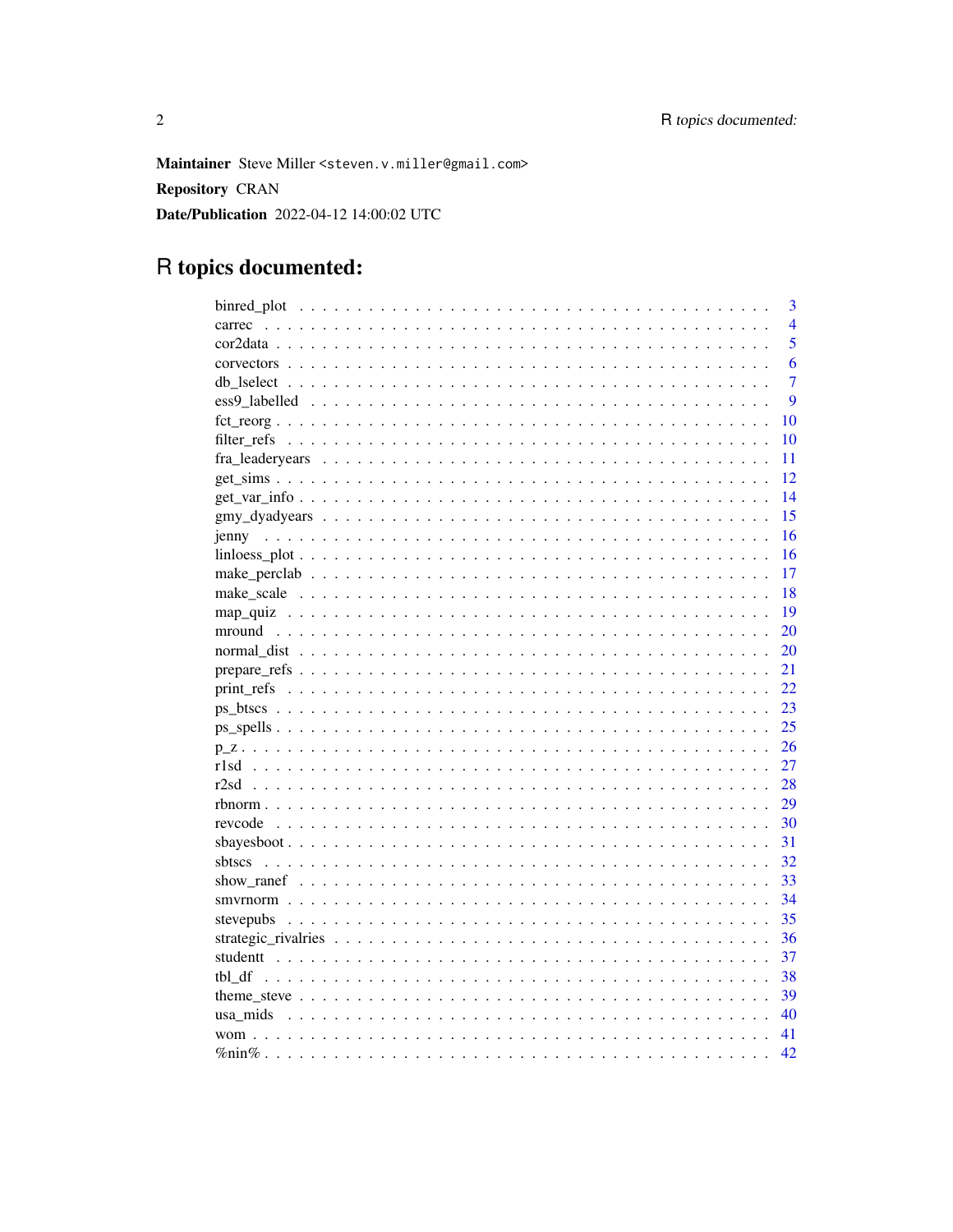## <span id="page-2-0"></span>binred\_plot 3

#### **Index** [43](#page-42-0)

binred\_plot *Generate a Binned-Residual Plot from a Fitted Generalized Linear Model*

#### Description

binred\_plot() provides a diagnostic of the fit of the generalized linear model by "binning" the fitted and residual values from the model and showing where they may fall outside 95% error bounds.

#### Usage

binred\_plot(model, nbins, plot = TRUE)

#### Arguments

| model | a fitted GLM model, assuming link is "logit"                                                                                                                                 |  |
|-------|------------------------------------------------------------------------------------------------------------------------------------------------------------------------------|--|
| nbins | number of "bins" for the calculation. Defaults to the rounded square root of the<br>number of observations in the model in the absence of a user-specified override<br>here. |  |
| plot  | logical, defaults to TRUE. If TRUE, the function plots the binned residuals. If<br>FALSE, the function returns a data frame of the binned residuals.                         |  |

## Details

The number of bins the user wants is arbitrary. Gelman and Hill (2007) say that, for larger data sets ( $n \geq 100$ ), the number of bins should be the rounded-down square root of the number of observations from the model. For models with a number of observations between 10 and 100, the number of bins should be 10. For models with fewer than 10 observations, the number of bins should be the rounded-down number of observations (divided by 2). The default is the rounded square root of the number of observations in the model. Be smart about what you want here.

## Value

bindred\_plot() returns a plot as a ggplot2 object, as a default. The *y*-axis is the mean residuals of the particular bin. The *x*-axis is the mean fitted values from the bin. Error bounds are 95%. A LOESS smoother is overlaid as a solid blue line.

If plot = FALSE, the function returns a data frame of the binned residuals and a summary about whether the residuals are in the error bounds.

## Author(s)

Steven V. Miller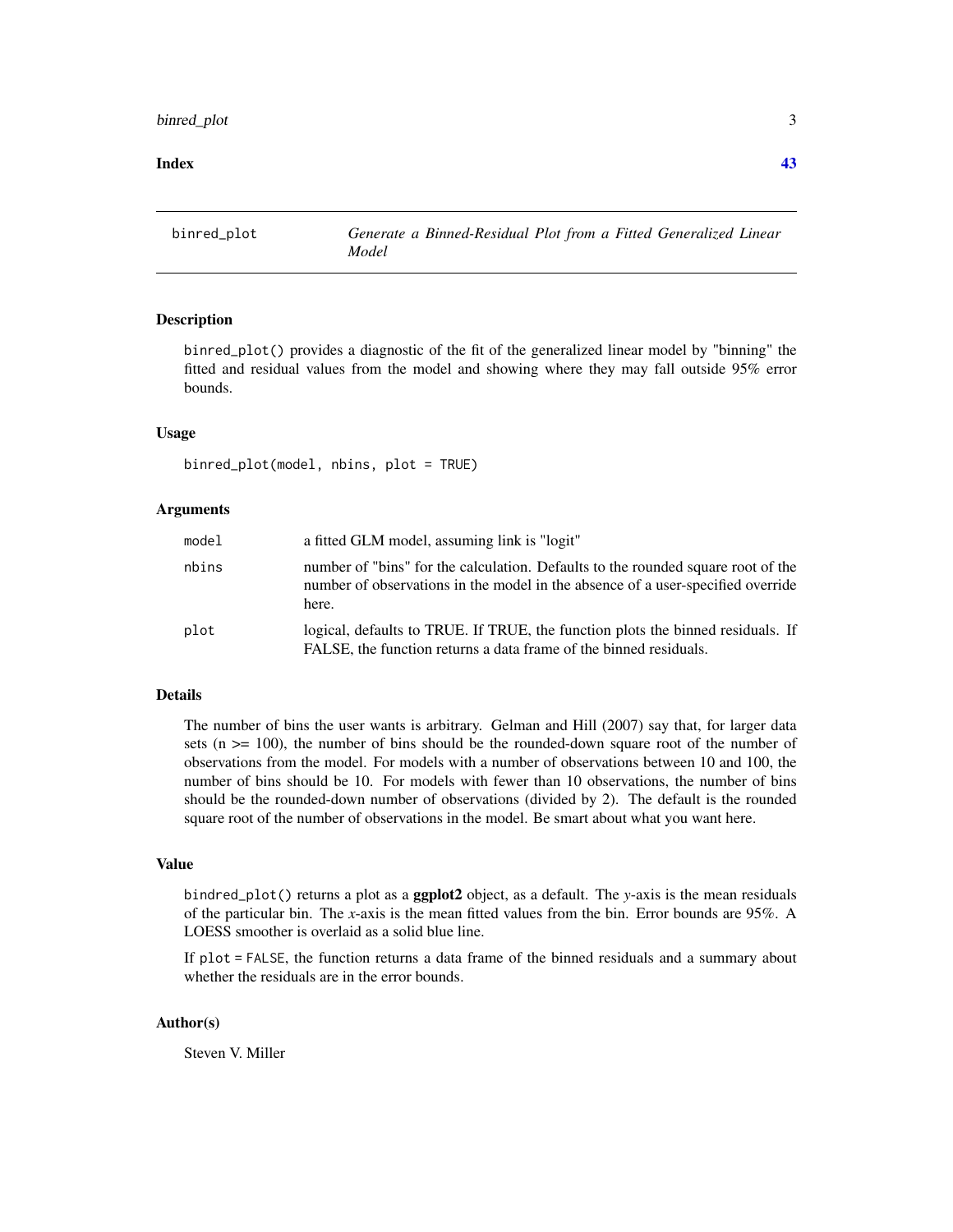#### <span id="page-3-0"></span>Examples

M1 <- glm(vs ~ mpg + cyl + drat, data=mtcars, family=binomial(link="logit")) binred\_plot(M1)

## carrec *Recode a Variable*

#### Description

This recodes a numeric vector, character vector, or factor according to fairly simple recode specifications that former Stata users will appreciate. Yes, this is taken from John Fox's recode() unction in his car package. I'm going with carrec() (i.e. shorthand for car::recode(), phonetically here: "car-wreck") for this package, with an additional shorthand of carr that does the same thing.

The goal here is to minimize the number of function clashes with multiple packages that I use in my workflow. For example: car, dplyr, and Hmisc all have recode() functions. I rely on the car package just for this function, but it conflicts with some other tidyverse functions that are vital to my workflow.

## Usage

carrec(var, recodes, as\_fac, as\_num = TRUE, levels)

 $carr(...)$ 

#### Arguments

| var        | numeric vector, character vector, or factor                                                                                                                                                                                 |  |
|------------|-----------------------------------------------------------------------------------------------------------------------------------------------------------------------------------------------------------------------------|--|
| recodes    | character string of recode specifications: see below, but former Stata users will<br>find this stuff familiar                                                                                                               |  |
| as_fac     | return a factor; default is TRUE if var is a factor, FALSE otherwise                                                                                                                                                        |  |
| $as_{num}$ | if TRUE (which is the default) and as, factor is FALSE, the result will be coerced<br>to a numeric if all values in the result are numeric. This should be what you want<br>in 99% of applications for regression analysis. |  |
| levels     | an optional argument specifying the order of the levels in the returned factor; the<br>default is to use the sort order of the level names.                                                                                 |  |
|            | optional, only to make the shortcut (carr()) work                                                                                                                                                                           |  |

#### Details

Recode specifications appear in a character string, separated by semicolons (see the examples below), of the form input=output. If an input value satisfies more than one specification, then the first (from left to right) applies. If no specification is satisfied, then the input value is carried over to the result. NA is allowed on input and output.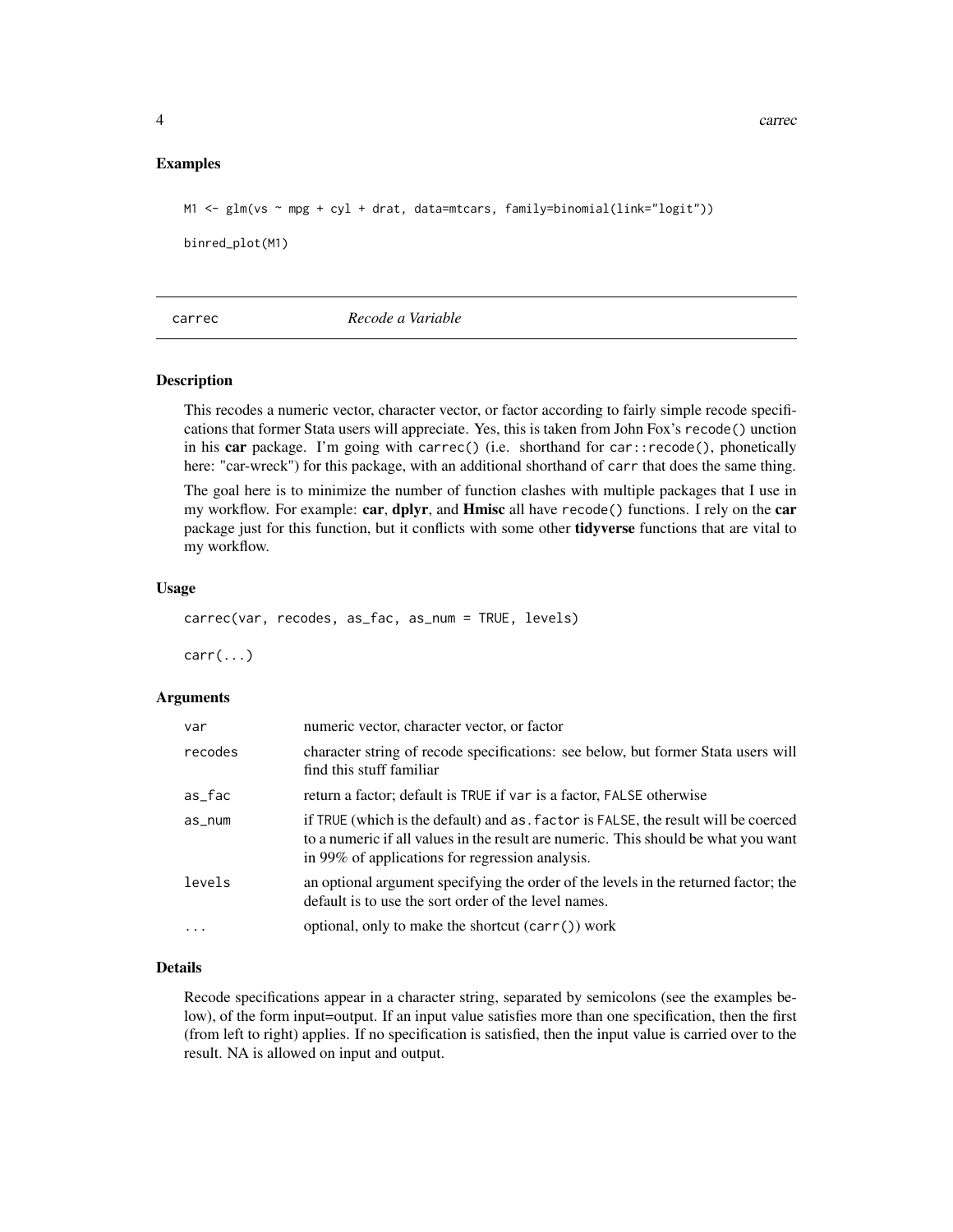#### <span id="page-4-0"></span>cor2data 5

## Value

carrec() returns a vector, recoded to the specifications of the user. carr() is a simple shortcut forcarrec().

## Author(s)

John Fox

## References

Fox, J. and Weisberg, S. (2019). *An R Companion to Applied Regression*, Third Edition, Sage.

## Examples

```
x \leq -\text{seq}(1,10)carrec(x,"0=0;1:2=1;3:5=2;6:10=3")
```
cor2data *Simulate Data from Correlation Matrix*

### Description

A function to simulate data from a correlation matrix. This is useful for illustrating some theoretical properties of regressions when population parameters are known and set in advance.

## Usage

cor2data(cor, n, seed)

## Arguments

| cor  | A correlation matrix (of class matrix)                                                      |
|------|---------------------------------------------------------------------------------------------|
| n    | A number of observations to simulate                                                        |
| seed | An optional parameter to set a seed. Omitting this generates new simulations<br>every time. |

## Value

cor2data() returns a data frame where all observations are simulated from a standard normal distribution, but with those pre-set correlations.

#### Author(s)

Steven V. Miller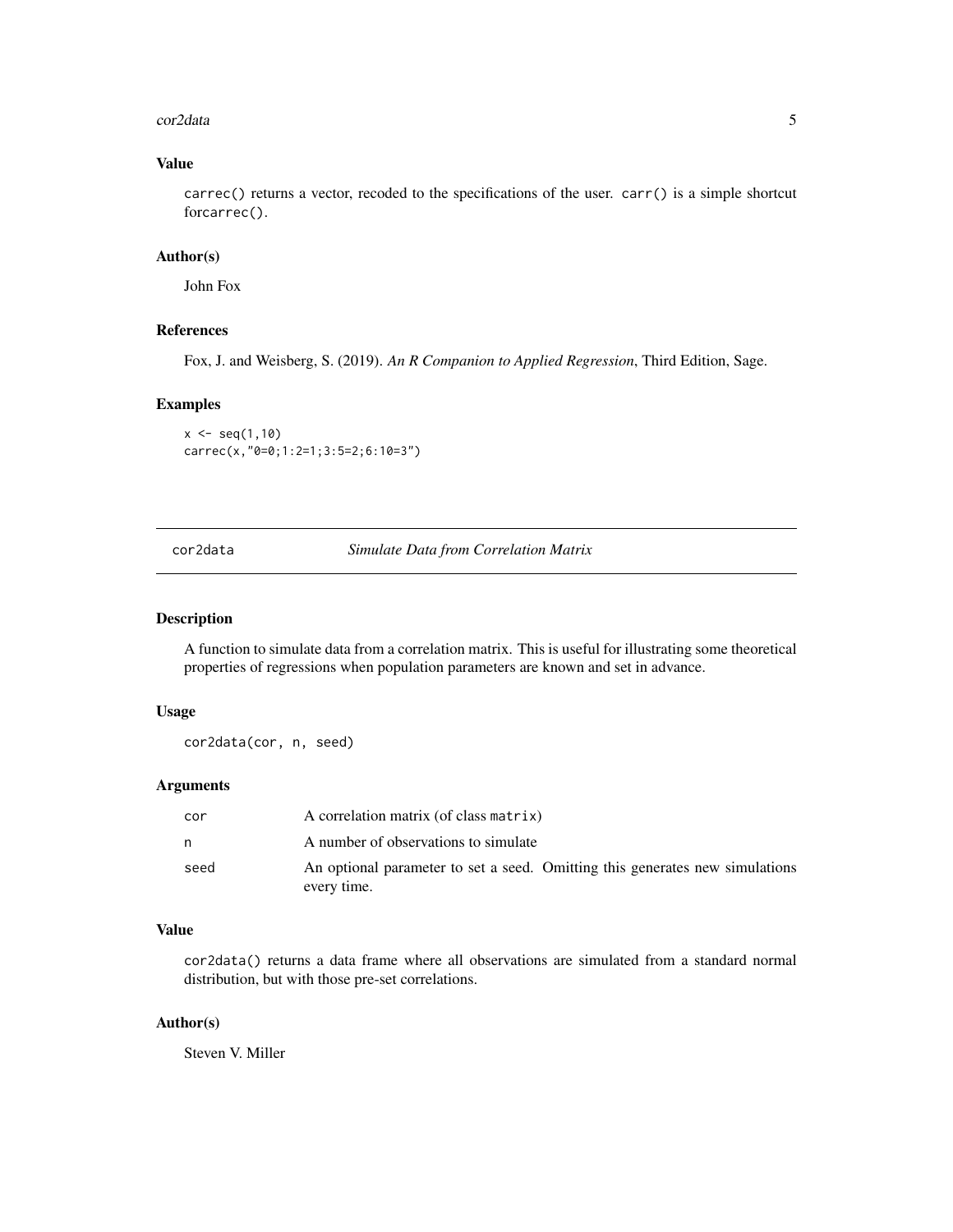## Examples

```
vars <- c("control", "treat", "instr", "e")
Correlations <- matrix(cbind(1, 0.001, 0.001, 0.001,
                             0.001, 1, 0.85, -0.5,
                            0.001, 0.85, 1, 0.001,
                           0.001, -0.5, 0.001, 1),nrow=4)
rownames(Correlations) <- colnames(Correlations) <- vars
cor2data(Correlations, 1000, 8675309)
```
## corvectors *Create multivariate data by permutation*

## Description

corvectors() is a function to obtain a multivariate dataset by specifying the relation between those specified variables.

## Usage

```
corvectors(
  data,
  corm,
  tol = 0.005,conv = 10000,
  cores = 2,splitsize = 1000,
  verbose = FALSE,
  seed
)
```
## Arguments

| data      | a data matrix containing the data                                                                            |
|-----------|--------------------------------------------------------------------------------------------------------------|
| corm      | A value containing the desired correlation or a vector or data matrix containing<br>the desired correlations |
| tol       | A single value or a vector of tolerances with length $ncol(data) -1$ . The default<br>is $0.005$             |
| conv      | The maximum iterations allowed. Defaults to 1000.                                                            |
| cores     | The number of cores to be used for parallel computing                                                        |
| splitsize | The size to use for splitting the data                                                                       |
| verbose   | Logical statement. Default is FALSE                                                                          |
| seed      | An optional seed to set                                                                                      |

<span id="page-5-0"></span>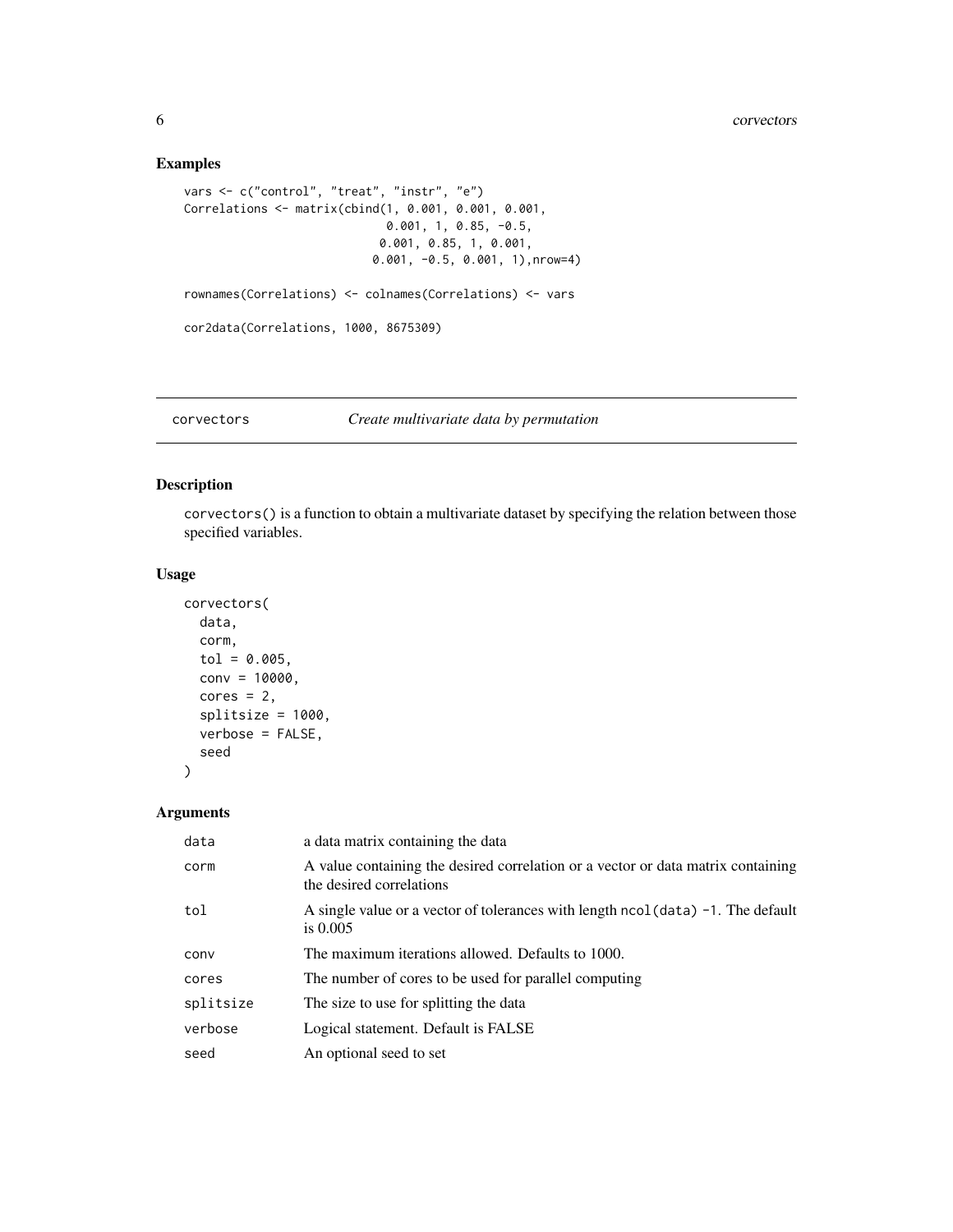#### <span id="page-6-0"></span>db\_lselect 7

## Details

This is liberally copy-pasted from van Kooten and Vink's wonderful-but-no-longer-supported correlate package. They call it correlate() in their package, but I opt for corvectors() here.

## Value

corvectors() returns a matrix given the specified multivariate relation.

#### Author(s)

Pascal van Kooten and Gerko Vink

## Examples

```
## Not run:
set.seed(8675309)
library(tibble)
# bivariate example, start with zero correlation
as_tibble(data.frame(corvectors(replicate(2, rnorm(100)), .5)))
# multivariate example
```
as\_tibble(data.frame(corvectors(replicate(4, rnorm(100)), c(.5, .6, .7))))

## End(Not run)

db\_lselect *Lazily select variables from multiple tables in a relational database*

### Description

db\_lselect() allows you to select variables from multiple tables in an SQL database. It returns a lazy query that combines all the variables together into one data frame (as a tibble). The user can choose to run collect() after this query if they see fit.

## Usage

db\_lselect(.data, connection, vars)

#### **Arguments**

| .data      | a character vector of the tables in a relational database                              |
|------------|----------------------------------------------------------------------------------------|
| connection | the name of the connection object                                                      |
| vars       | the variables (entered as class "character") to select from the tables in the database |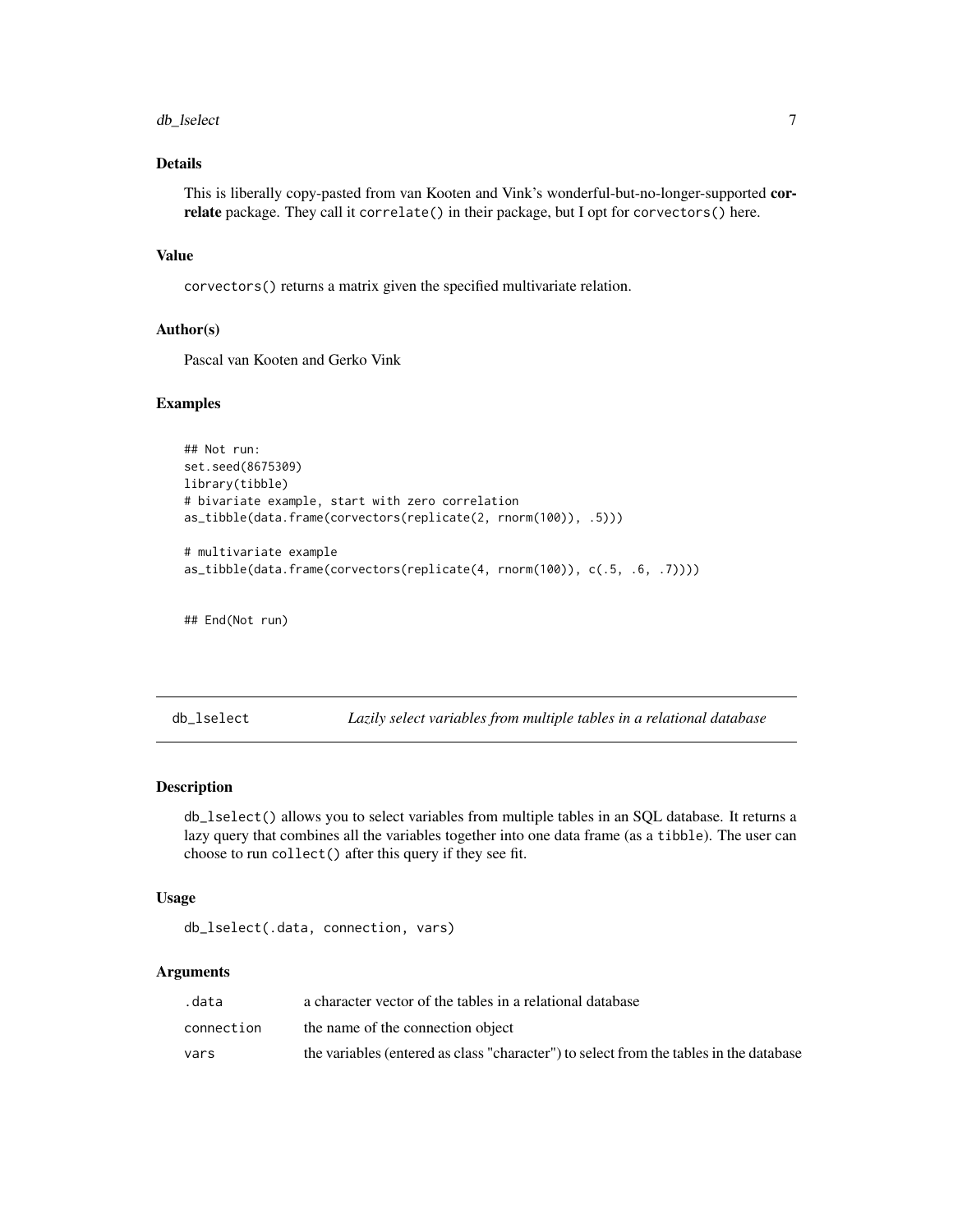#### Details

This is a wrapper function in which **purrr** and **dplyr** are doing the heavy lifting. The tables in the database are declared as a character (or character vector). The variables to select are also declared as a character (or character vector), which are then wrapped in a one\_of() function within select() in dplyr.

## Value

Assuming a particular structure to the database, the function returns a combined table including all the requested variables from all the tables listed in the data character vector. The returned table will have other attributes inherited from how **dplyr** interfaces with SQL, allowing the user to extract some information about the query (e.g. through show\_query()).

#### References

Miller, Steven V. 2020. "Clever Uses of Relational (SQL) Databases to Store Your Wider Data (with Some Assistance from dplyr and purrr)" http://svmiller.com/blog/2020/11/smarter-ways-to-store-your-wide-

## Examples

```
library(DBI)
library(RSQLite)
library(dplyr)
library(dbplyr)
set.seed(8675309)
A \leq data.frame(uid = c(1:10),
                a = \text{norm}(10),
                b = sample(letters, 10),
                c = rbinom(10, 1, .5))
B \le - data.frame(uid = c(11:20),
                a = rnorm(10),
                b = sample(letters, 10),
                c = rbinom(10, 1, .5))
C \le - data.frame(uid = c(21:30), a = rnorm(10),
                b = sample(letters, 10),
                c = rbinom(10, 1, .5),
                d = rnorm(10))
con <- dbConnect(SQLite(), ":memory:")
copy_to(con, A, "A",
        temporary=FALSE)
copy_to(con, B, "B",
        temporary=FALSE)
```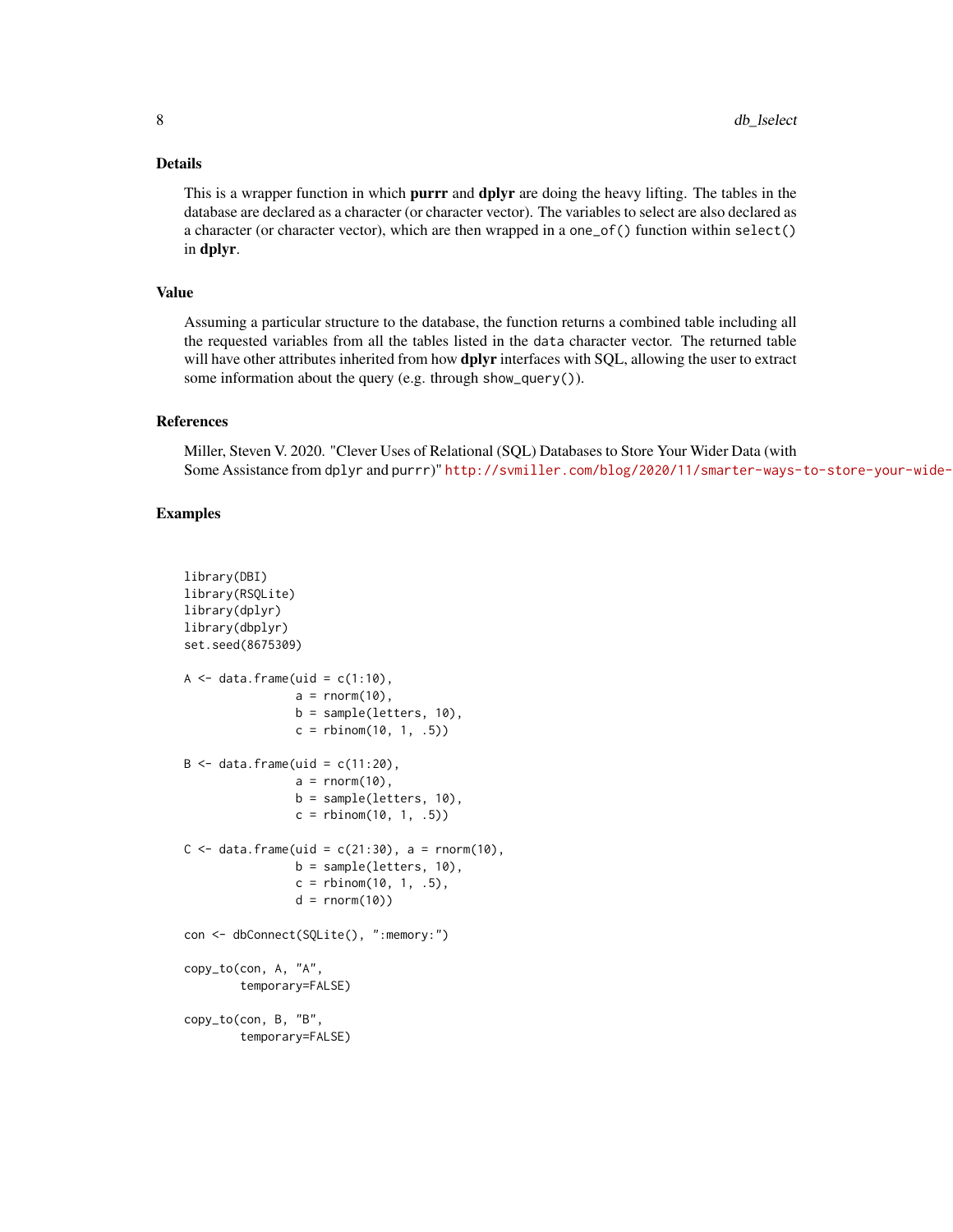## <span id="page-8-0"></span>ess9\_labelled 9

```
copy_to(con, C, "C",
       temporary=FALSE)
# This returns no warning because columns "a" and "b" are in all tables
c("A", "B", "C") %>% db_lselect(con, c("uid", "a", "b"))
# This returns two warnings because column "d" is not in 2 of 3 tables.
# ^ this is by design. It'll inform the user about data availability.
c("A", "B", "C") %>% db_lselect(con, c("uid", "a", "b", "d"))
dbDisconnect(con)
```
ess9\_labelled *Some Labeled Data in the European Social Survey (Round 9)*

#### Description

These are data to illustrate labeled data and how to process them with get\_var\_info() in this package.

#### Usage

ess9\_labelled

## Format

A data frame with 109 observations on the following 4 variables.

essround a numeric constant

edition another numeric constant

cntry a character vector (with label) for the country in the data

netusoft a numeric vector (with label) for self-reported internet consumption of a respondent

#### Details

Data are condensed summaries from the raw data. They amount to every unique combination of country and self-reported internet consumption. The data are here to illustrate the get\_var\_info() function in this package.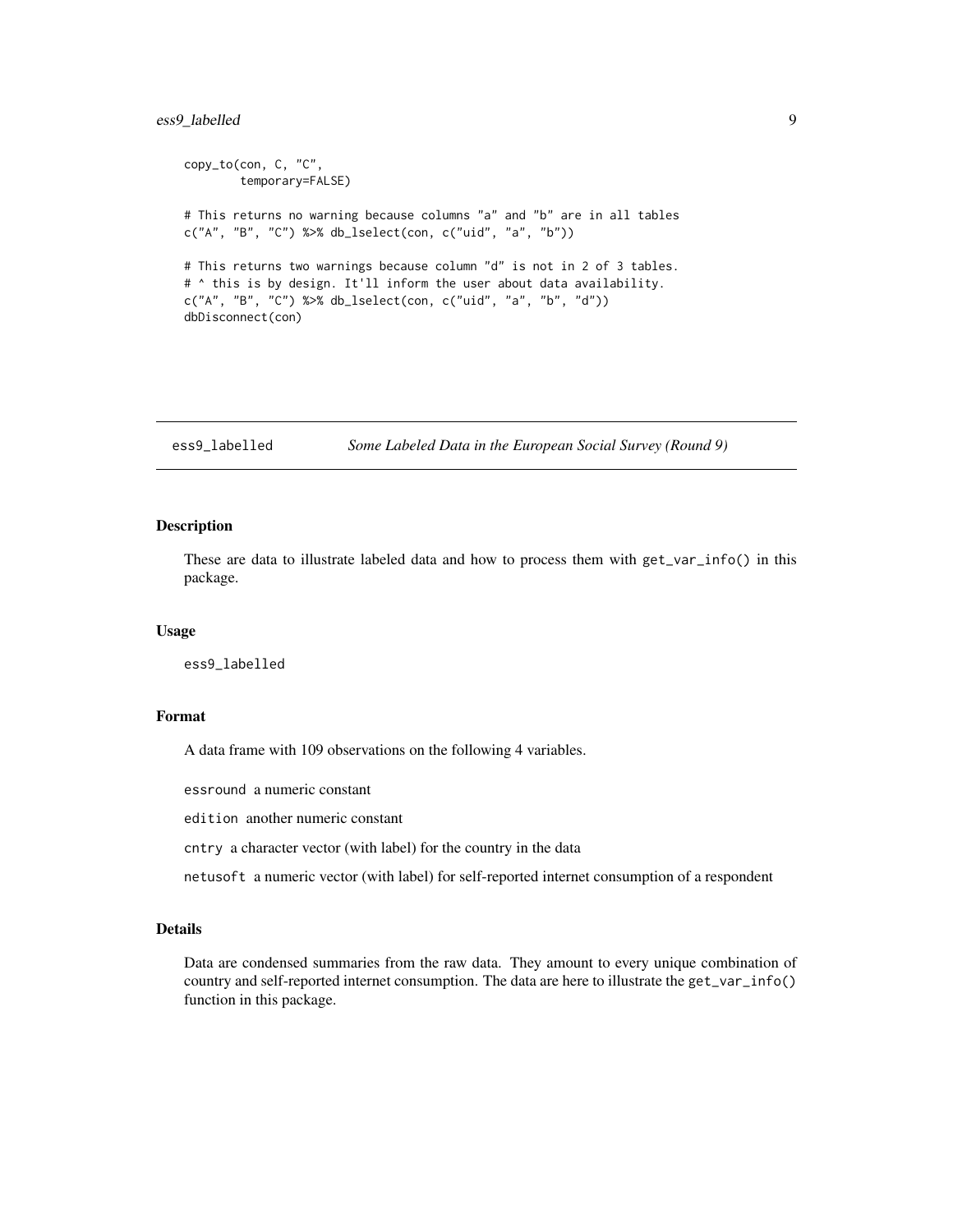<span id="page-9-0"></span>

fct\_reorg() is a forcats hack that reorganizes a factor after re-leveling it. It has been situationally useful in my coefficient plots over the years.

#### Usage

fct\_reorg(fac, ...)

#### Arguments

| fac      | a character or factor vector                             |
|----------|----------------------------------------------------------|
| $\cdots$ | optional parameters to be supplied to forcats functions. |

## Details

Solution comes by way of this issue on Github: [https://github.com/tidyverse/forcats/](https://github.com/tidyverse/forcats/issues/45) [issues/45](https://github.com/tidyverse/forcats/issues/45)

#### Value

This function takes a character or factor vector and first re-levels it before re-coding certain values. The end result is a factor.

## Examples

x<-factor(c("a","b","c")) fct\_reorg(x, B="b", C="c")

filter\_refs *Filter a Data Frame of Citations and Return the Entries as a Character*

## Description

filter\_refs() is a convenience function I wrote for filtering a data frame of citations returning the entries as a valid .bib entry (as a character vector). I wrote this for more easily passing on citations to the print\_refs() function also included in this package.

#### Usage

```
filter_refs(bibdat, criteria, type = "bibtexkey")
```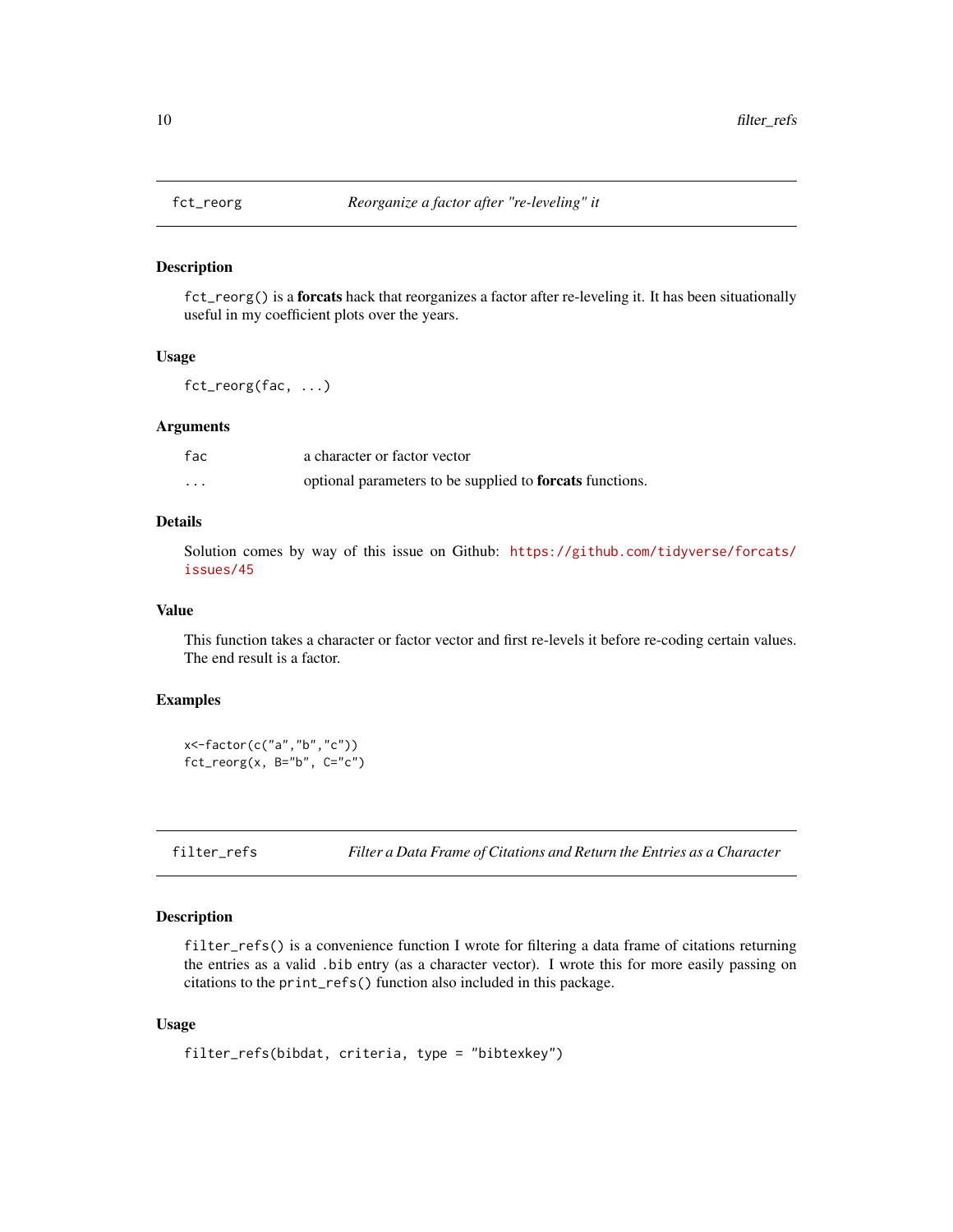## <span id="page-10-0"></span>fra\_leaderyears 11

#### **Arguments**

| bibdat   | a data frame of citations, like the one created by the <b>bib2df</b> package                                                                                                                                                 |  |
|----------|------------------------------------------------------------------------------------------------------------------------------------------------------------------------------------------------------------------------------|--|
| criteria | criteria, specified as a character vector, by which to filter the data frame of cita-<br>tions                                                                                                                               |  |
| type     | the particular type of citation entry on which to filter. Defaults to "bibtexkey"<br>(which filters based on a column of unique citation keys). When type == "year",<br>the function filters on a character vector of years. |  |

## Details

filter\_refs() assumes some familiarity with BibTeX, .bib entries, and depends on the bib2df package.

## Value

filter\_refs() takes a data frame of citations, like the one created by the bib2df package, and returns a character vector (amounting to a valid .bib entry) of citations the user wants. This can then be easily passed to the print\_refs() function also included in this package.

## Examples

```
# Based on `stevepubs` configuration, filter on `BIBTEXKEY` where
# the citation key matches one of these.
filter_refs(stevepubs, c("miller2017etst", "miller2017etjc", "miller2013tdpi"))
# Based on `stevepubs` configuration, filter on `YEAR` where
# the publication year is 2017, 2018, 2019, 2020, or 2021.
filter_refs(stevepubs, c(2017:2021), type = "year")
```
fra\_leaderyears *French Leader-Years, 1874-2015*

## Description

These are data generated in peacesciencer for all French leader-years from 1874 to 2015. I'm going to use these data for stress-testing the calculation of so-called "peace spells" for data that are decidedly imbalanced, as these are.

#### Usage

fra\_leaderyears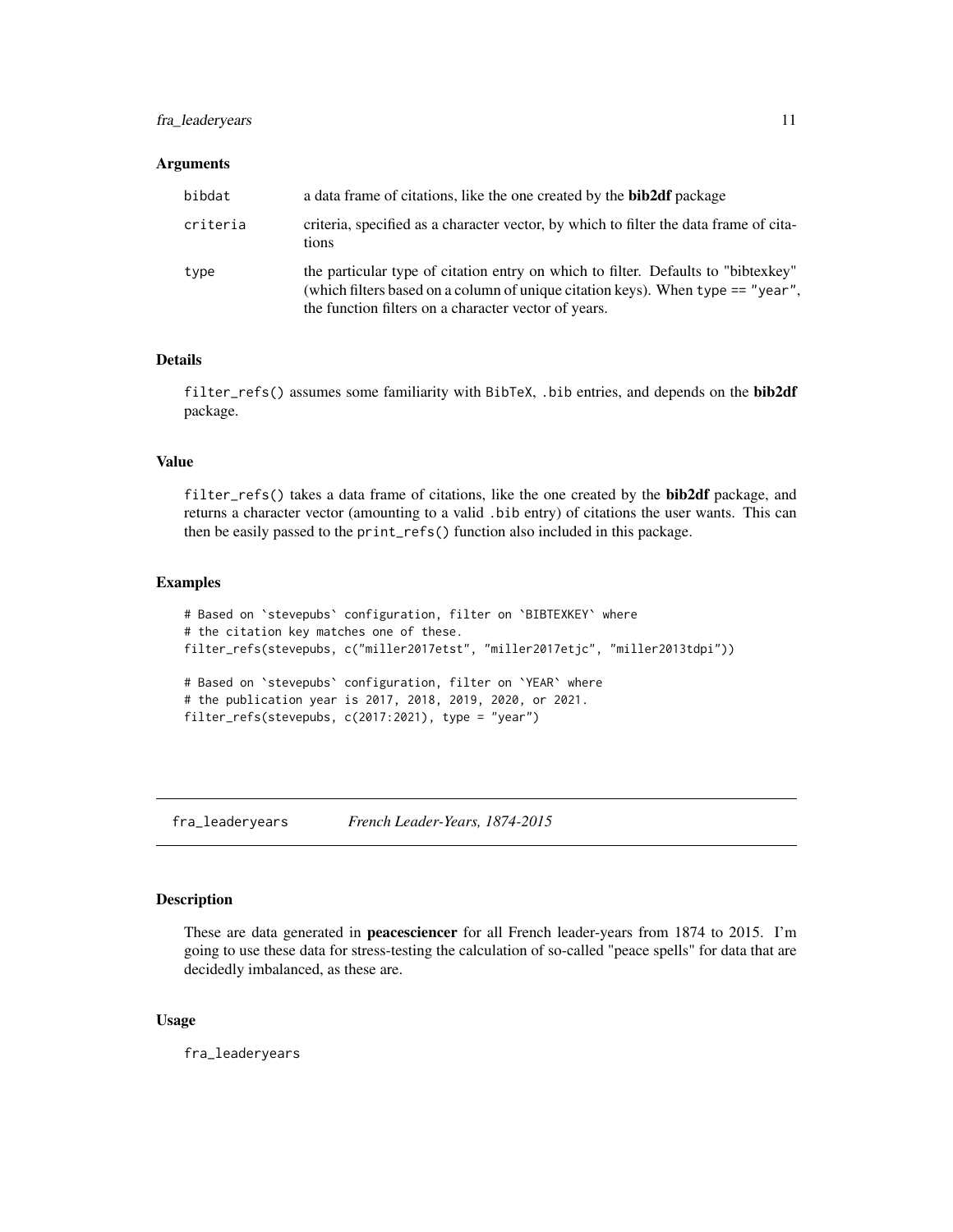#### Format

A data frame with 255 observations on the following 10 variables.

obsid the unique observation ID in the Archigos data

ccode the Correlates of War state code for France (220)

leader a name—typically last name—for the leader

year an observation year for the leader

startdate the start date for the leader's period in office

enddate the end date for the leader's period in office

gmlmidongoing was there an ongoing inter-state dispute for the leader?

gmlmidonset was there a new inter-state dispute onset for the leader?

gmlmidongoing\_init was there an ongoing inter-state dispute for the leader that the leader initiated?

gmlmidonset\_init was there a new inter-state dispute onset for the leader that the leader initiated?

#### Details

Data are generated in the development version (scheduled release of v. 0.7) of **peacesciencer**. Conflict data come from the GML MID data (v. 2.2.1). Leader data come from Archigos (v. 4.1).

## References

Goemans, Henk E., Kristian Skrede Gleditsch, and Giacomo Chiozza. 2009. "Introducing Archigos: A Dataset of Political Leaders" *Journal of Peace Research* 46(2): 269–83.

Gibler, Douglas M., Steven V. Miller, and Erin K. Little. 2016. "An Analysis of the Militarized Interstate Dispute (MID) Dataset, 1816-2001." International Studies Quarterly 60(4): 719-730.

get\_sims *Get Simulations from a Model Object (with New Data)*

#### Description

get\_sims() is a function to simulate quantities of interest from a multivariate normal distribution for "new data" from a regression model.

#### Usage

get\_sims(model, newdata, nsim, seed)

## Arguments

| model   | a model object                                              |
|---------|-------------------------------------------------------------|
| newdata | A data frame on some quantities of interest to be simulated |
| nsim    | Number of simulations to be run                             |
| seed    | An optional seed to set                                     |

<span id="page-11-0"></span>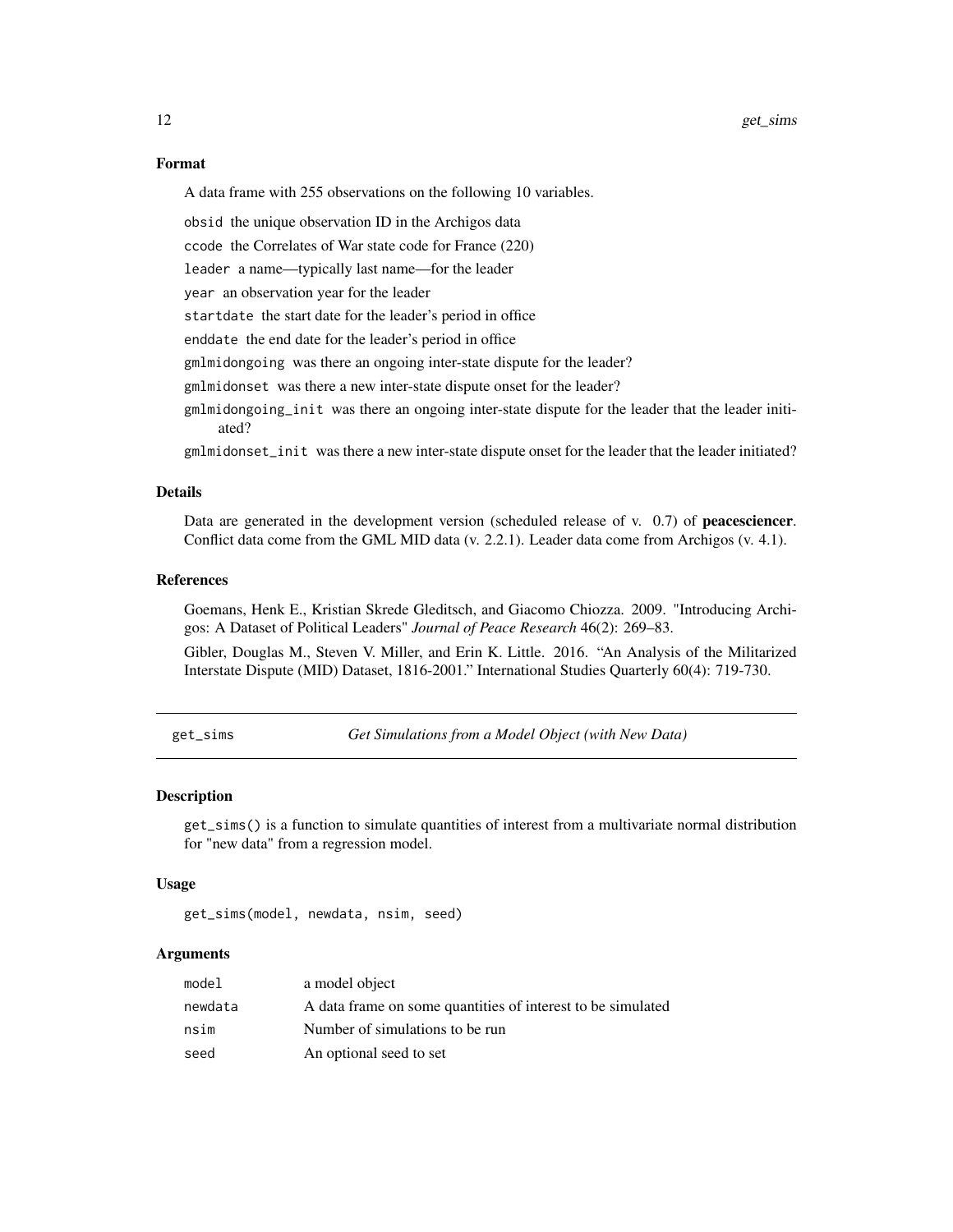#### get\_sims 13

#### Details

This (should) be a flexible function that takes a merMod object (estimated from lme4, blme, etc.) or a lm or glm object and generates some quantities of interest when paired with new data of observations of interest. Of note: I've really only tested this function with linear models, generalized linear models, and their mixed model equivalents. For mixed models, this approach does not offer support for the incorporation of the random effects or the random slopes. It's just for the fixed effects, which is typically what most people want anyway. Users who want to better incorporate the random intercepts or slope could find that support in the merTools package.

## Value

get\_sims() returns a data frame (as a tibble) with the quantities of interest and identifying information about the particular simulation number.

#### Author(s)

Steven V. Miller

#### Examples

# Note: these models are dumb, but they illustrate how it works.

```
M1 \leq -\ln(mpg \sim hp, mtears)# Note: this function requires the DV to appear somewhere, anywhere in the "new data"
newdat \leq data.frame(mpg = 0,
                      hp = c(mean(mtcars$hp) - sd(mtcars$hp),mean(mtcars$hp),
                             mean(mtcars$hp) + sd(mtcars$hp)))
```

```
get_sims(M1, newdat, 100, 8675309)
```

```
# Note: this is likely a dumb model, but illustrates how it works.
mtcars$mpgd <- ifelse(mtcars$mpg > 25, 1, 0)
```

```
M2 <- glm(mpgd ~ hp, mtcars, family=binomial(link="logit"))
```
# Again: this function requires the DV to be somewhere, anywhere in the "new data" newdat\$mpgd <- 0

```
# Note: the simulations are returned on their original "link". Here, that's a "logit"
# You can adjust that accordingly. `plogis(y)` will convert those to probabilities.
get_sims(M2, newdat, 100, 8675309)
```

```
library(lme4)
M3 \le - lmer(mpg \sim hp + (1 | cyl), mtcars)
```

```
# Random effects are not required here since we're passing over them.
get_sims(M3, newdat, 100, 8675309)
```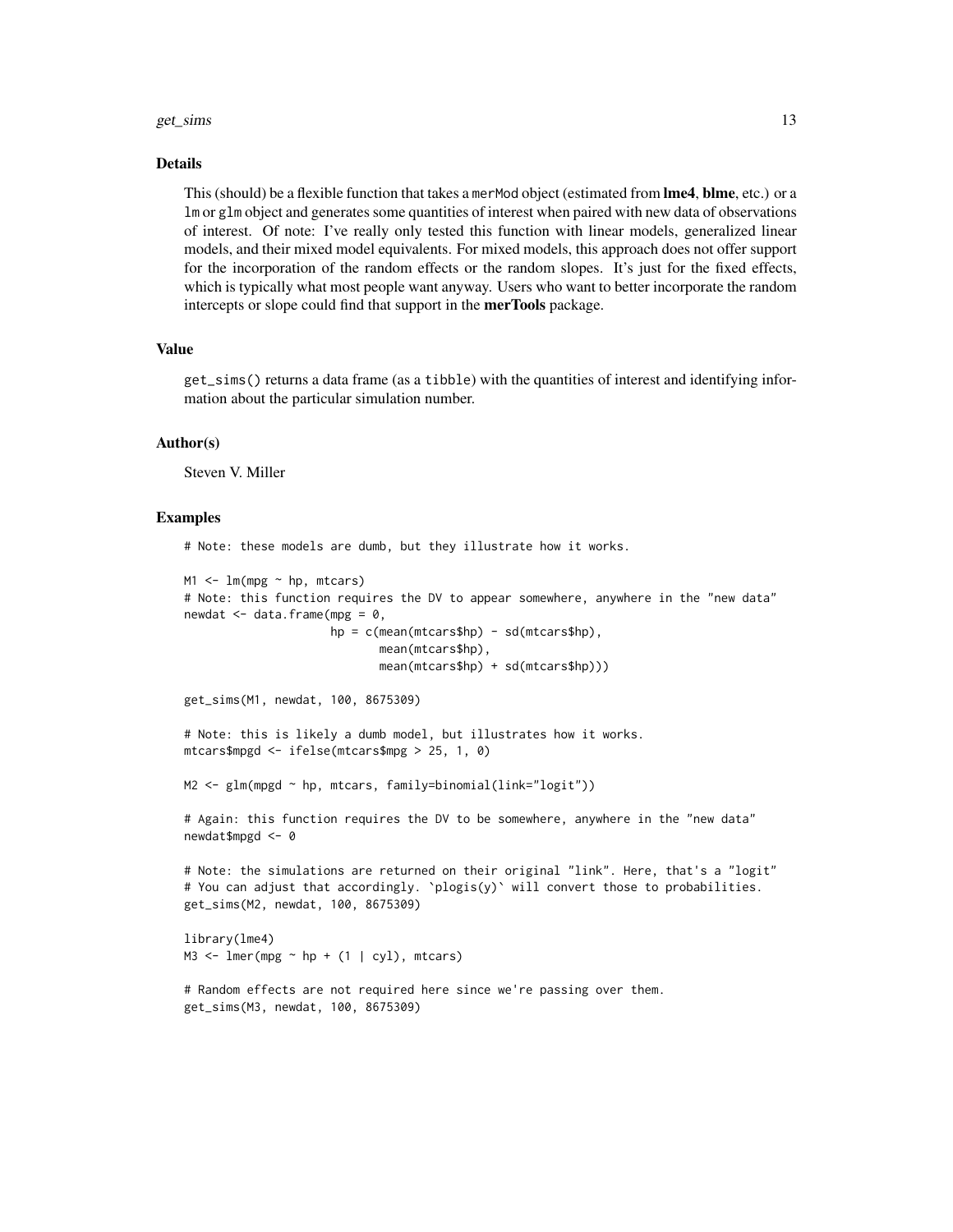<span id="page-13-0"></span>

get\_var\_info() allows you to peek at your labelled data, extracting a given column's variable labels. The intended use here is mostly "peeking" for the purpose of recoding column's in the absence of a codebook or other form of documentation. gvi() is a shortcut for this function.

#### Usage

get\_var\_info(.data, x)

 $gvi(...)$ 

## Arguments

| .data                   | a data frame                                   |
|-------------------------|------------------------------------------------|
| X                       | a column within the data frame                 |
| $\cdot$ $\cdot$ $\cdot$ | optional, only to make the shortcut (gvi) work |

## **Details**

This function leans on var\_label() and val\_label() in the labelled package, which is a dependency for this package. The function is designed to be used in a "pipe."

## Value

If the column in the data frame is not labelled, the function returns a message communicating the absence of labels. If the column in the data frame is labelled, the function returns a small data frame communicating the var\_label() output (var), the (often but not always) numeric "code" coinciding with with the label (code), and the "label" attached to it (label).

## Examples

```
library(tibble)
library(dplyr)
library(magrittr)
ess9_labelled %>% get_var_info(netusoft) # works, as intended
ess9_labelled %>% get_var_info(cntry) # works, as intended
ess9_labelled %>% get_var_info(ess9round) # barks at you; data are not labelled
```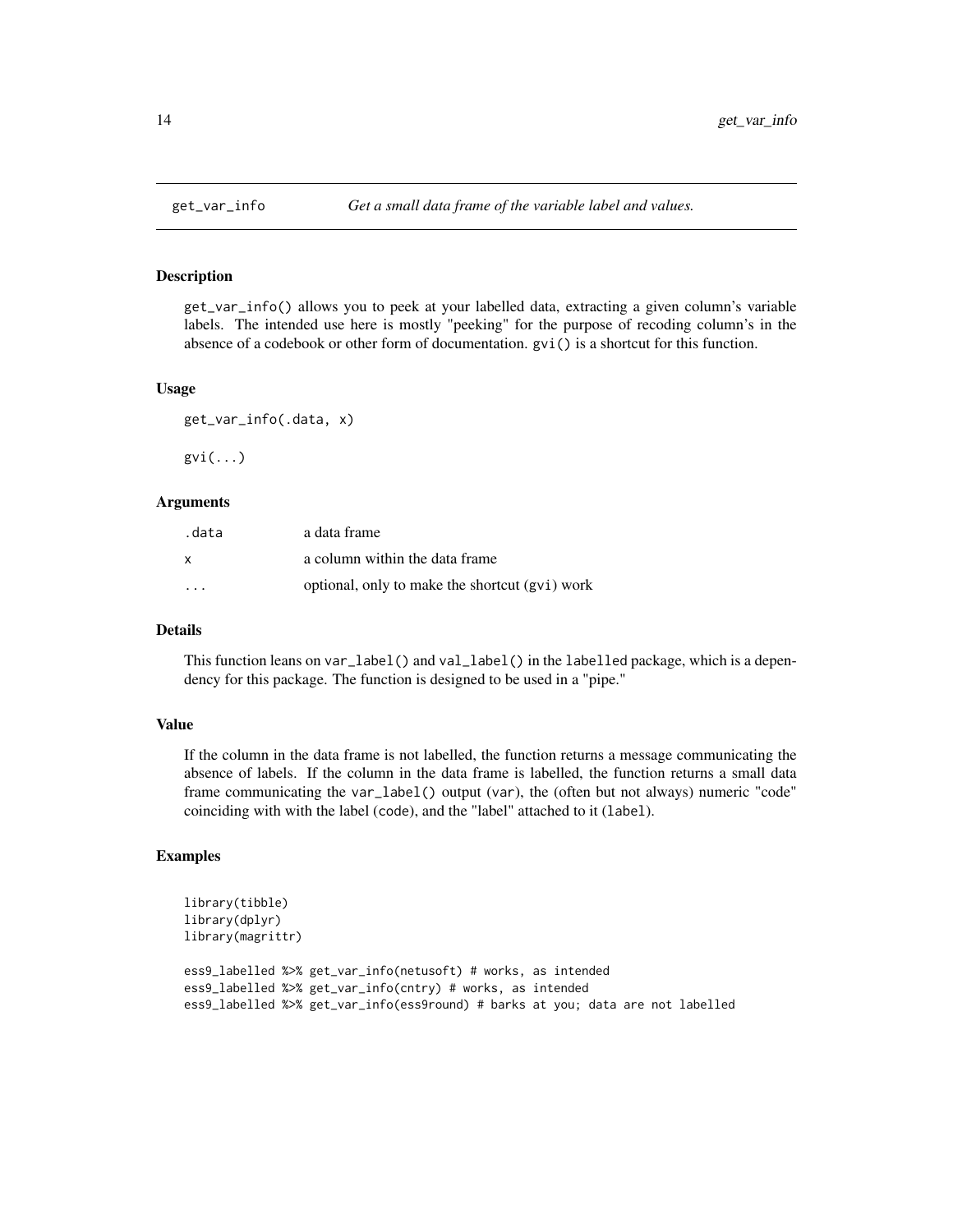<span id="page-14-0"></span>

These are data generated in peacesciencer for all German (and Prussian) dyad-years from 1816 to 2020. These are going to be useful in stress-testing what "peace spell" calculations may look like when there is a huge gap in between years. In the Correlates of War context, Germany disappears from the international system from 1945 to 1990. It'll also serve as a nice test for making sure spell calculations don't misbehave in the context of missing data. In this application, there are no data for disputes between 2011 and 2020, but the dyad-years include 2011 to 2020.

#### Usage

gmy\_dyadyears

## Format

A data frame with 11174 observations on the following 6 variables.

dyad a unique identifier for the dyad

ccode1 the Correlates of War state code for Germany (255)

ccode2 the Correlates of War state code for the other state in the dyad

year an observation year for the dyad

gmlmidongoing was there an ongoing inter-state dispute in the dyad-year?

gmlmidonset was there a new inter-state dispute onset in the dyad-year

## Details

Data are generated in the development version (scheduled release of v. 0.7) of peacesciencer. Conflict data come from the GML MID data (v. 2.2.1).

## References

Gibler, Douglas M., Steven V. Miller, and Erin K. Little. 2016. "An Analysis of the Militarized Interstate Dispute (MID) Dataset, 1816-2001." International Studies Quarterly 60(4): 719-730.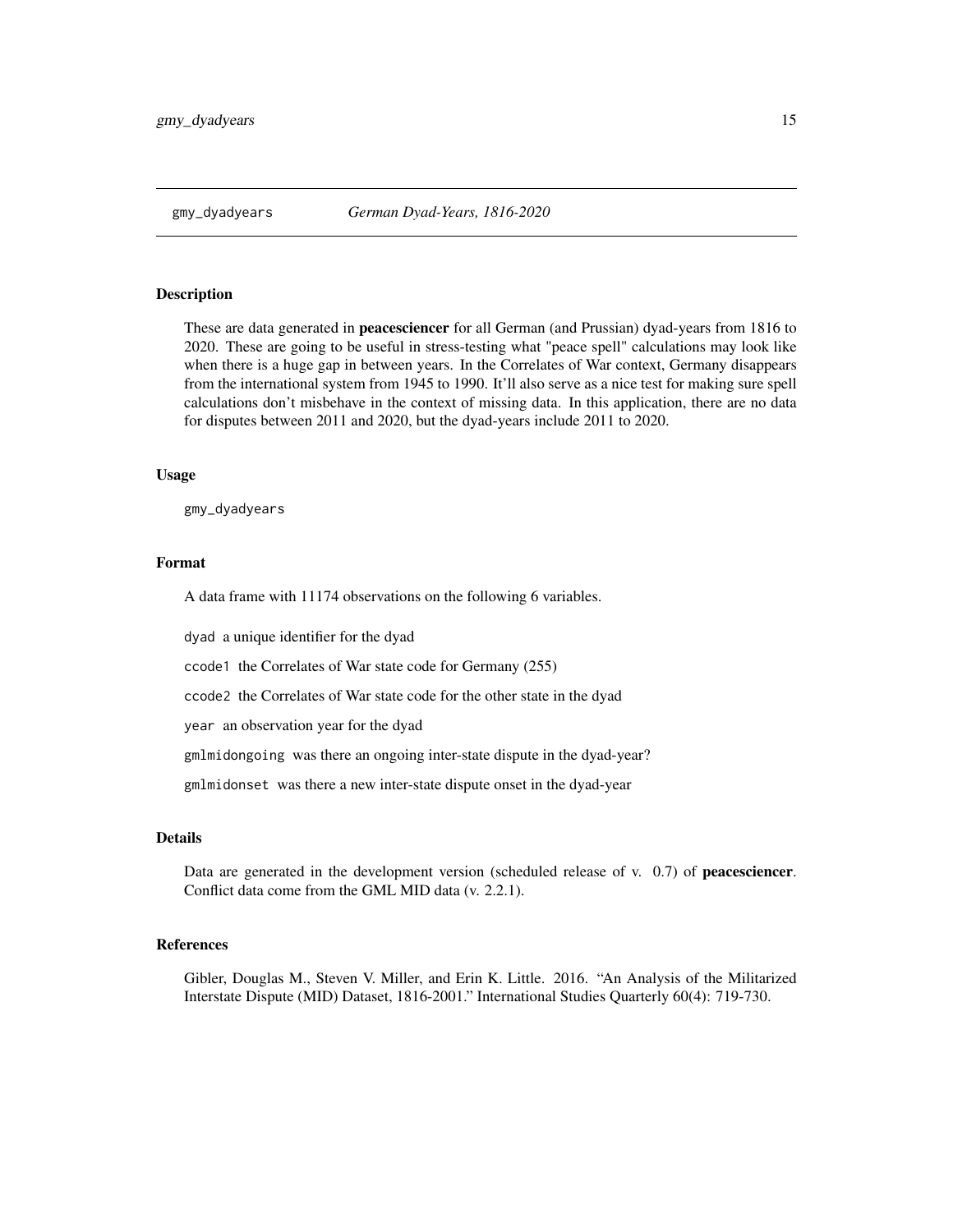<span id="page-15-0"></span>

jenny() sets a reproducible seed of 8675309. It is the only reproducible seed you should use.

#### Usage

 $jenny(x = 8675309)$ 

#### Arguments

x a vector

## Details

jenny() comes with some additional perks if you have the **emo** package installed. The package is optional.

#### Value

When x is not specified or is 8675309, the function sets a reproducible seed of 8675309 and returns a nice message congratulating you for it. If  $x$  is not 8675309, the function sets no reproducible seed and gently admonishes you for wasting its time.

## Examples

jenny() # will work and reward you for it jenny(12345) # will not work and will result in a stern message

linloess\_plot *Compare Linear Smoother to LOESS Smoother for Your OLS Model*

#### **Description**

linloess\_plot() provides a visual diagnostic of the linearity assumption of the OLS model. Provided an OLS model fit by lm() in base R, the function extracts the model frame and creates a faceted scatterplot. For each facet, a linear smoother and LOESS smoother are estimated over the points. Users who run this function can assess just how much the linear smoother and LOESS smoother diverge. The more they diverge, the more the user can determine how much the OLS model is a good fit as specified. The plot will also point to potential outliers that may need further consideration.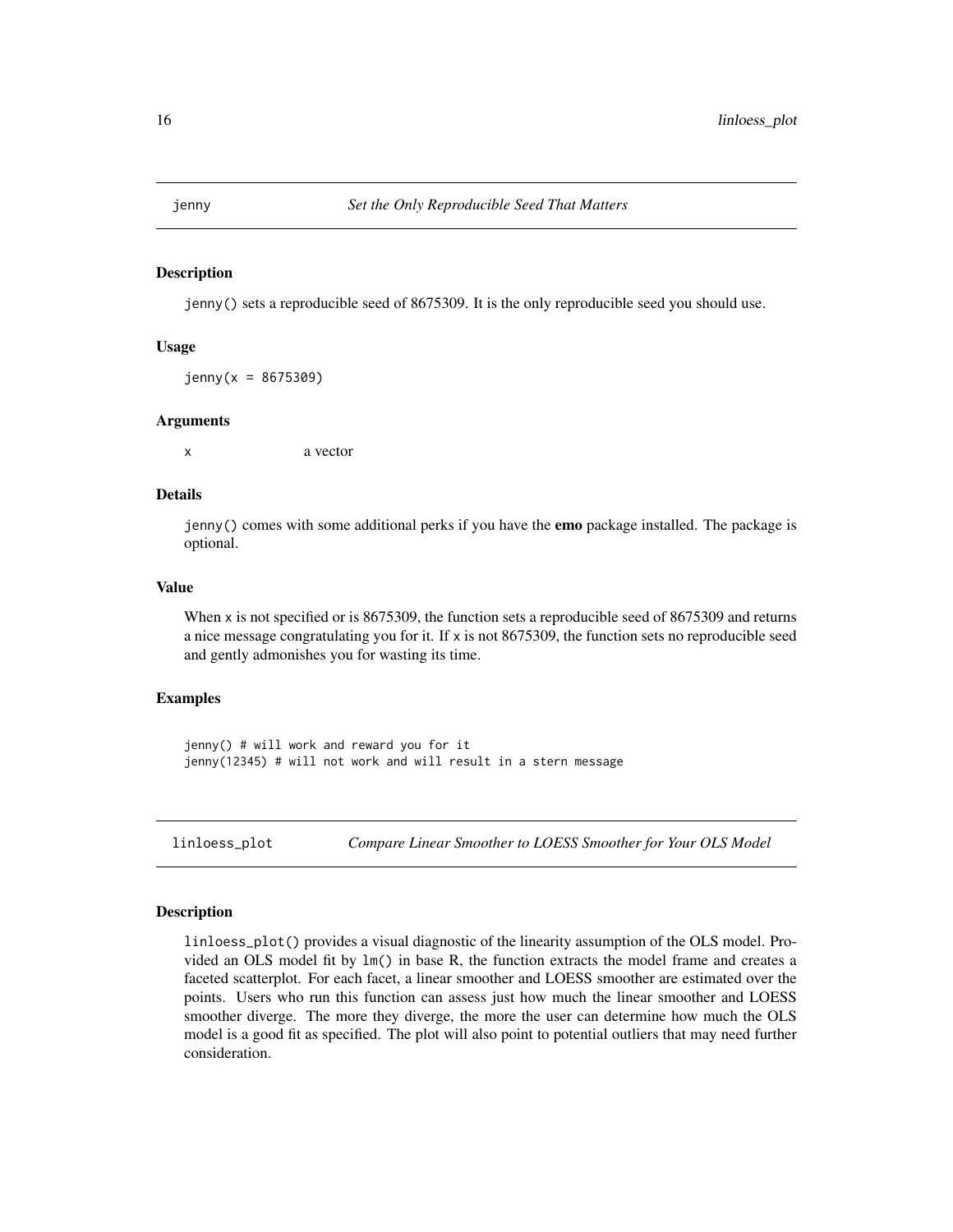## <span id="page-16-0"></span>make\_perclab 17

#### Usage

linloess\_plot(mod, ...)

#### Arguments

| mod     | a fitted OLS model                                                                                                                                                        |
|---------|---------------------------------------------------------------------------------------------------------------------------------------------------------------------------|
| $\cdot$ | optional parameters, passed to the scatterplot (geom_point()) component of<br>this function. Useful if you want to make the smoothers more legible against the<br>points. |
|         |                                                                                                                                                                           |

## Details

This function makes an implicit assumption that there is no variable in the regression formula with the name ".y".

#### Value

linloess\_plot() returns a faceted scatterplot as a ggplot2 object. The linear smoother is in solid blue (with blue standard error bands) and the LOESS smoother is a dashed black line (with gray/default standard error bands). You can add cosmetic features to it after the fact. The function may spit warnings to you related to the LOESS smoother, depending your data. I think these to be fine the extent to which this is really just a visual aid and an informal diagnostic for the linearity assumption.

#### Author(s)

Steven V. Miller

## Examples

```
M1 <- lm(mpg ~ ., data=mtcars)
linloess_plot(M1)
linloess_plot(M1, color="black", pch=21)
```
make\_perclab *Make Percentage Label for Proportion and Add Percentage Sign*

## Description

make\_perclab() takes a proportion, multiplies it by 100, optionally rounds it, and pastes a percentage sign next to it.

#### Usage

make\_perclab( $x$ ,  $d = 2$ )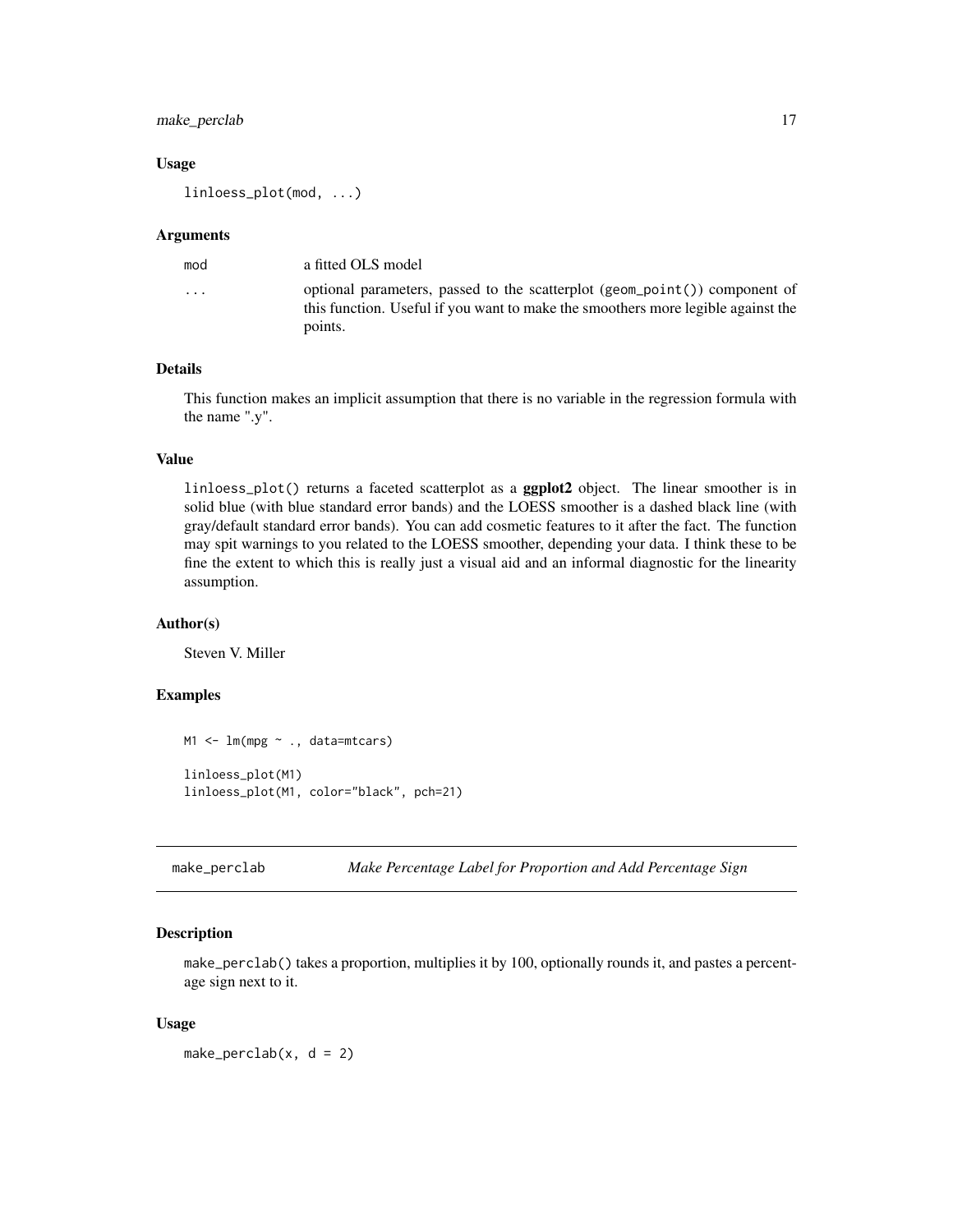#### <span id="page-17-0"></span>**Arguments**

|   | a numeric vector                |
|---|---------------------------------|
| d | digits to round. Defaults to 2. |

## Details

This function is useful if you're modeling proportions in something like a bar chart (for which proportions are more flexible) but want to label each bar as a percentage. The function here is mostly cosmetic.

## Value

The function takes a proportion, multiplies it by 100, (optionally) rounds it to a set decimal point, and pastes a percentage sign next to it.

## Examples

 $x \leftarrow runif(100)$ make\_perclab(x)

make\_scale *Rescale Vector to Arbitrary Minimum and Maximum*

## Description

make\_scale() will rescale any vector to have a user-defined minimum and maximum.

#### Usage

```
make_scale(x, minim, maxim)
```
## Arguments

| x     | a numeric vector          |
|-------|---------------------------|
| minim | a desired numeric minimum |
| maxim | a desired numeric maximum |

## Details

This function is useful if you wanted to do some kind of minimum-maximum rescaling of a variable on some given scale, prominently rescaling to a minimum of 0 and a maximum of 1 (thinking ahead to a regression). The function is flexible enough for any minimum or maximum.

#### Value

The function takes a numeric vector and returns a rescaled version of it with the observed (desired) minimum, the observed (desired) maximum, and rescaled values between both extremes.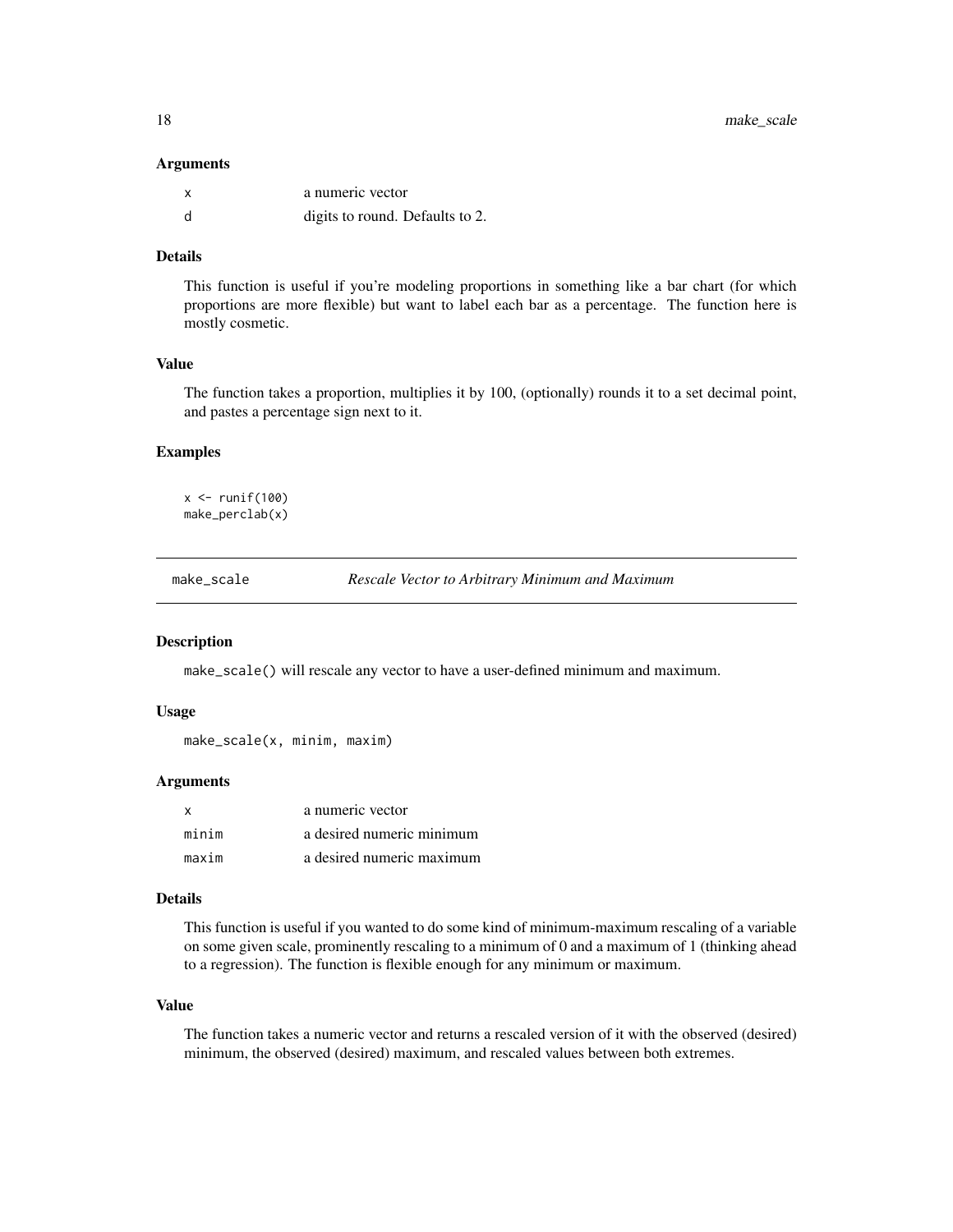<span id="page-18-0"></span>map\_quiz the control of the control of the control of the control of the control of the control of the control of the control of the control of the control of the control of the control of the control of the control of the

## Examples

```
x <- runif(100, 1, 100)
make_scale(x, 2, 5) # works
make_scale(x, 5, 2) # results in message
make_scale(x, 0, 1) # probably why you're using this.
```
map\_quiz *Map Quiz Wrong Guesses Across Five Intro to IR Courses*

## **Description**

This is a simple data set that records every wrong guess for map quiz assignments I gave in my intro to IR class at Clemson University across five semesters.

#### Usage

map\_quiz

#### Format

A data frame with 1772 observations on the following 8 variables.

class an ordered factor of the semester in which the wrong guess was recorded by a student. Levels include "Spring 2018", "Fall 2018", "Spring 2019", "Fall 2019", and "Spring 2020."

students the number of students in the class taking the map quiz.

region the region map on which the country was located. Values include "Europe", "Africa", "Asia", "Latin America", and "MENA." "MENA" is short for "Middle East and North Africa."

country the country I asked the student to correctly identify

guess the country that was the actual state incorrectly guessed by the student

ccode1 the Correlates of War state code for the state I wanted the student to identify in country.

ccode2 the Correlates of War state code for the state that is the wrong guess for the state in guess

mindist the minimum distance (in kilometers) between country and guess

## **Details**

Students can always not make a guess and be wrong, which explains the NAs in the data. Students were given five separate numbered maps and prompted to identify 10 countries each on them. The maps never changed across five semesters, nor did the prompts. Use these data as you see fit. Obviously, FERPA considerations mean I can't share anything else of potential value here.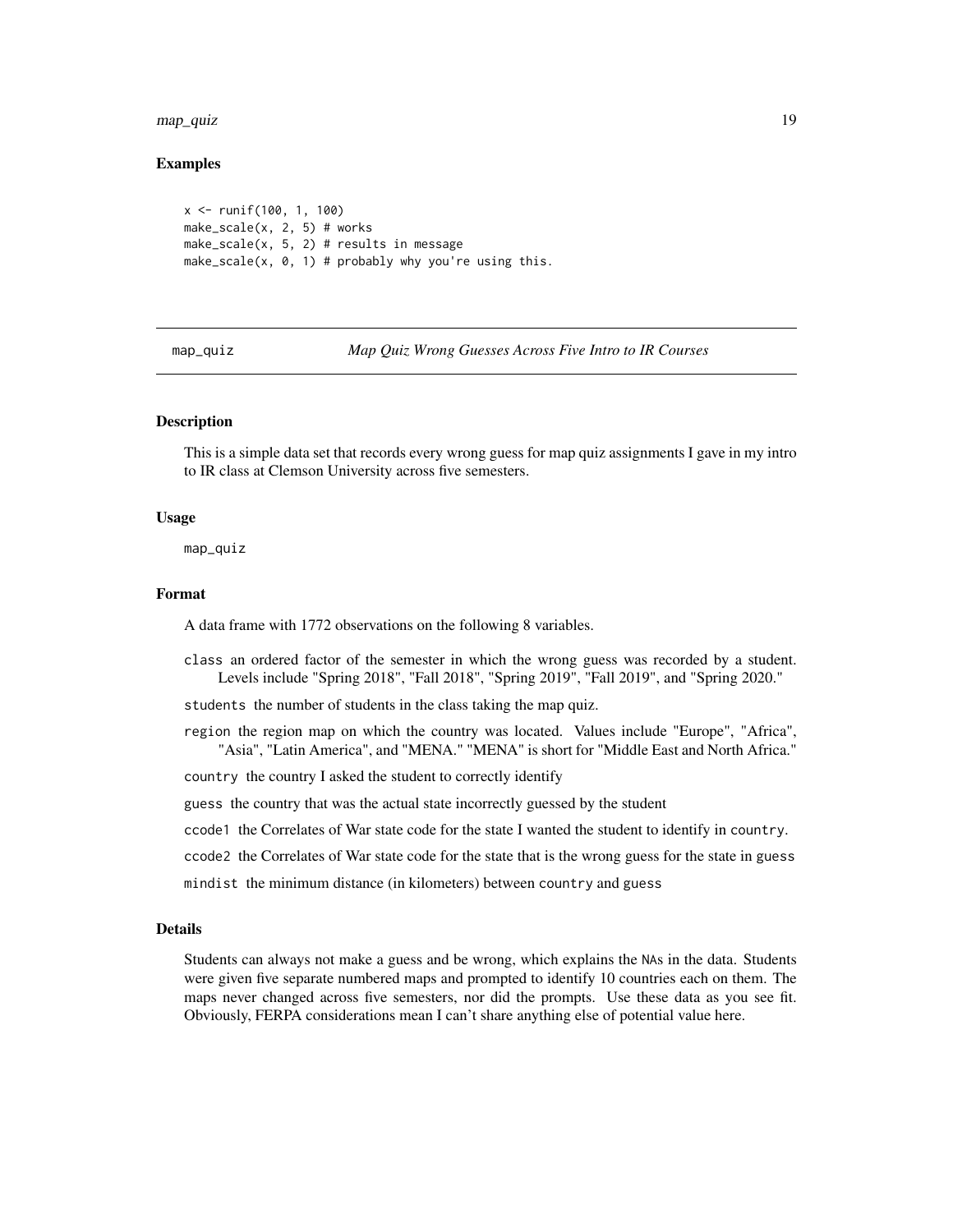<span id="page-19-0"></span>

mround() is a convenience function I wrote for my annotating bar charts that I make. Assuming a proportion variable, mround() will multiply each value by 100 and round it for presentation. By default, it rounds to two. The user can adjust this.

## Usage

mround $(x, d = 2)$ 

## Arguments

| a numeric vector                                                                   |
|------------------------------------------------------------------------------------|
| the number of decimal points to which the user wants to round. If this is not set, |
| it rounds to two decimal points.                                                   |

## Details

This is a sister function of make\_perclab() in the same package. This, however, won't add a percentage sign.

## Value

The function takes a numeric vector, multiplies it by 100, rounds it (to two digits by default), and returns it to the user.

#### Examples

```
x \leftarrow runif(100)mround(x)
mround(x, 2) # same as above
mround(x, 3)
```
normal\_dist *Make and annotate a normal distribution with* ggplot2

#### Description

normal\_dist() is a convenience function for making a plot of a normal distribution with annotated areas underneath the normal curve.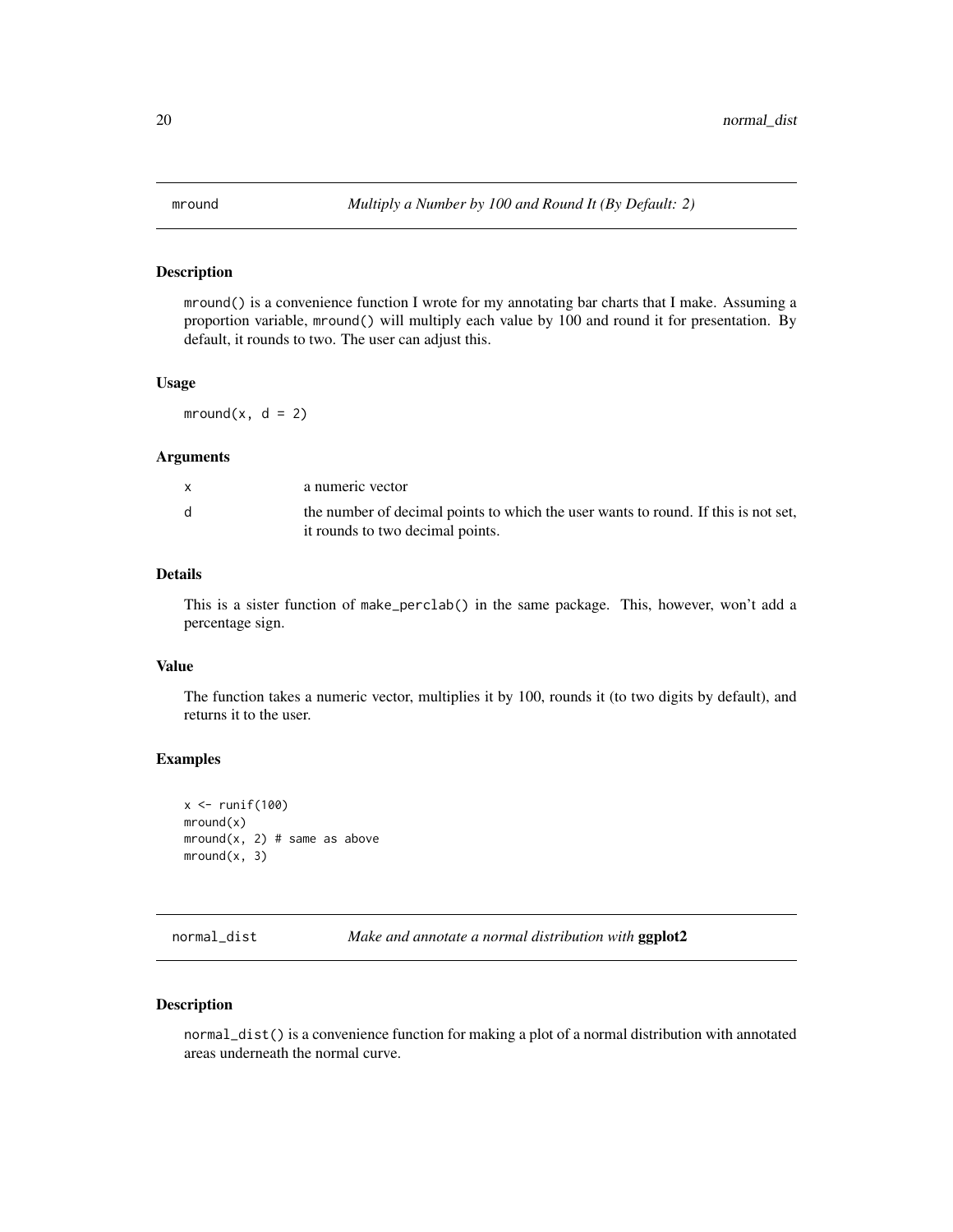## <span id="page-20-0"></span>prepare\_refs 21

## Usage

```
normal_dist(curvecolor, fillcolor, fontfamily)
```
#### Arguments

| curvecolor | What color should the curve itself be. Any <b>ggplot2</b> -recognized format should<br>do here.              |
|------------|--------------------------------------------------------------------------------------------------------------|
| fillcolor  | What color should the area underneath the curve be. Any <b>geplot2</b> -recognized<br>format should do here. |
| fontfamily | Font family for labeling areas underneath the curve. OPTIONAL. You can omit<br>this if you'd like.           |

## Details

The normal distribution is a standard normal distribution with a mean of 0 and a standard deviation of 1.

## Value

The function returns a fancy plot of a normal distribution annotated with areas underneath the hood. Note that whatever color is supplied in fillcolor is automatically lightened for areas further from the center of the curve.

## Examples

library(stevemisc) normal\_dist("blue","red") normal\_dist("purple","orange")

prepare\_refs *Prepare* bib2df *Data Frame for Formatting to Various Outputs*

## Description

prepare\_refs does some last-minute formatting of a data frame created by bib2df so that it can be formatted nicely to various outputs.

#### Usage

```
prepare_refs(bib2df_refs, toformat = "plain")
```
#### Arguments

| bib2df refs | a data frame created by <b>bib2df</b>                                                             |
|-------------|---------------------------------------------------------------------------------------------------|
| toformat    | what type of output you are ultimately going to want from $print_refs()$ .<br>Default is "plain". |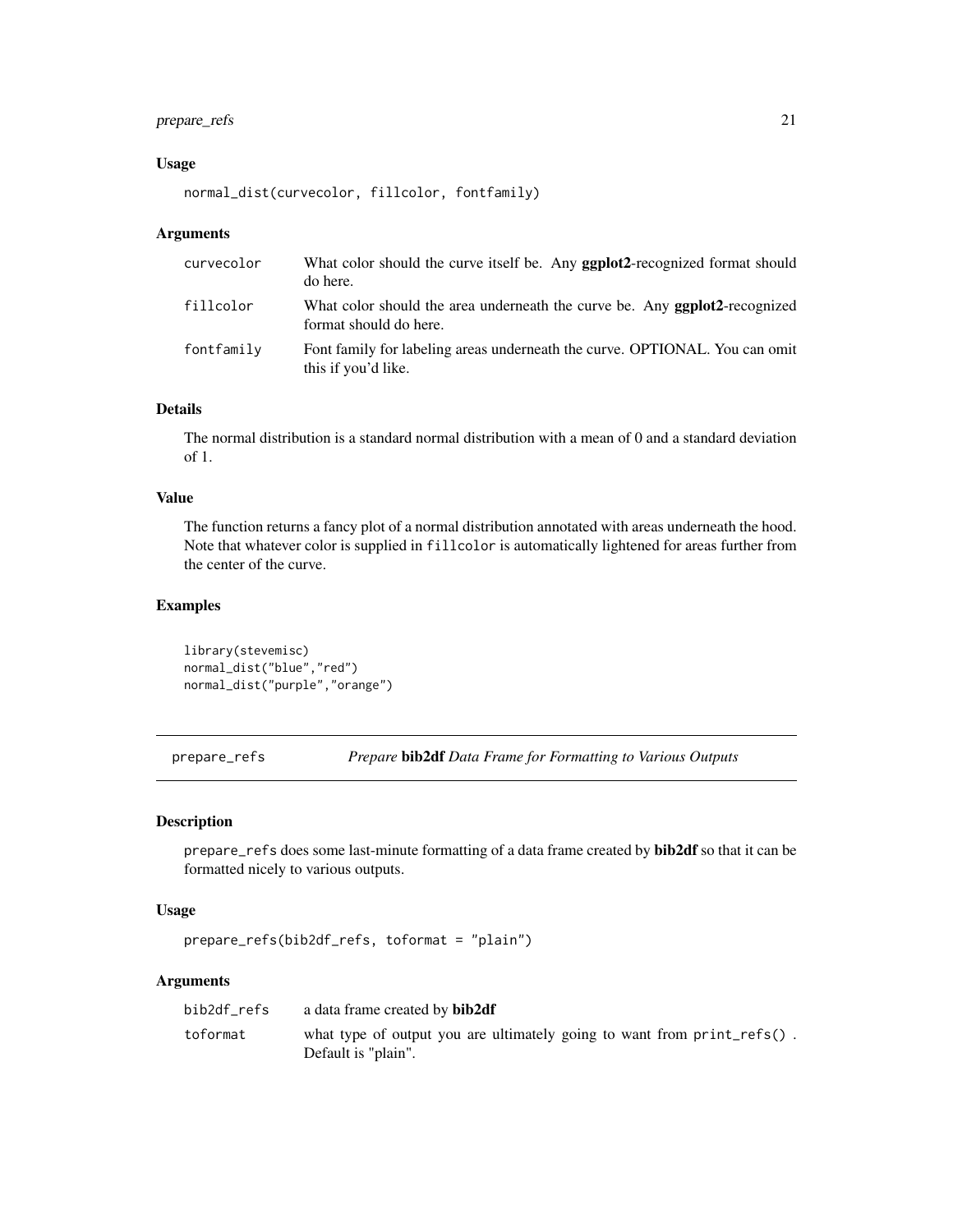## <span id="page-21-0"></span>Details

The function is designed to work more generally in the absence of various fields. Assume, for example, that your data frame has no BOOK field. The function uses the one\_of() wrapper to work around this. The "warning" returned by the function is more of a message. This function may be expanded as I think of more use cases.

#### Value

print\_refs() does some last-minute formatting to a data frame created by **bib2df** so that rendering in R Markdown is a little easier and less code-heavy.

#### See Also

print\_refs() for formatting a .bib references to various outputs.

### Examples

prepare\_refs(stevepubs)

print\_refs *Print and Format* .bib *Entries as References*

#### Description

print\_refs() is a convenience function I found and edited that will allow a user to print and format .bib entries as if they were references. This function is useful if you want to load a .bib entry or set of entries and print them in the middle of a document in R Markdown.

## Usage

```
print_refs(
 bib,
 csl = "american-political-science-association.csl",
  toformat = "markdown_strict",
 cslrepo = "https://raw.githubusercontent.com/citation-style-language/styles/master",
  split_out = TRUE,
  delete_after = TRUE
)
```
#### Arguments

| bib      | a valid. bib entry                                                                                                                                                     |
|----------|------------------------------------------------------------------------------------------------------------------------------------------------------------------------|
| csl      | a CSL file, matching one available on the Github repository, that the user wants<br>to format the references. Default is "american-political-science-association.csl". |
| toformat | the output wanted by the user. Default is "markdown strict".                                                                                                           |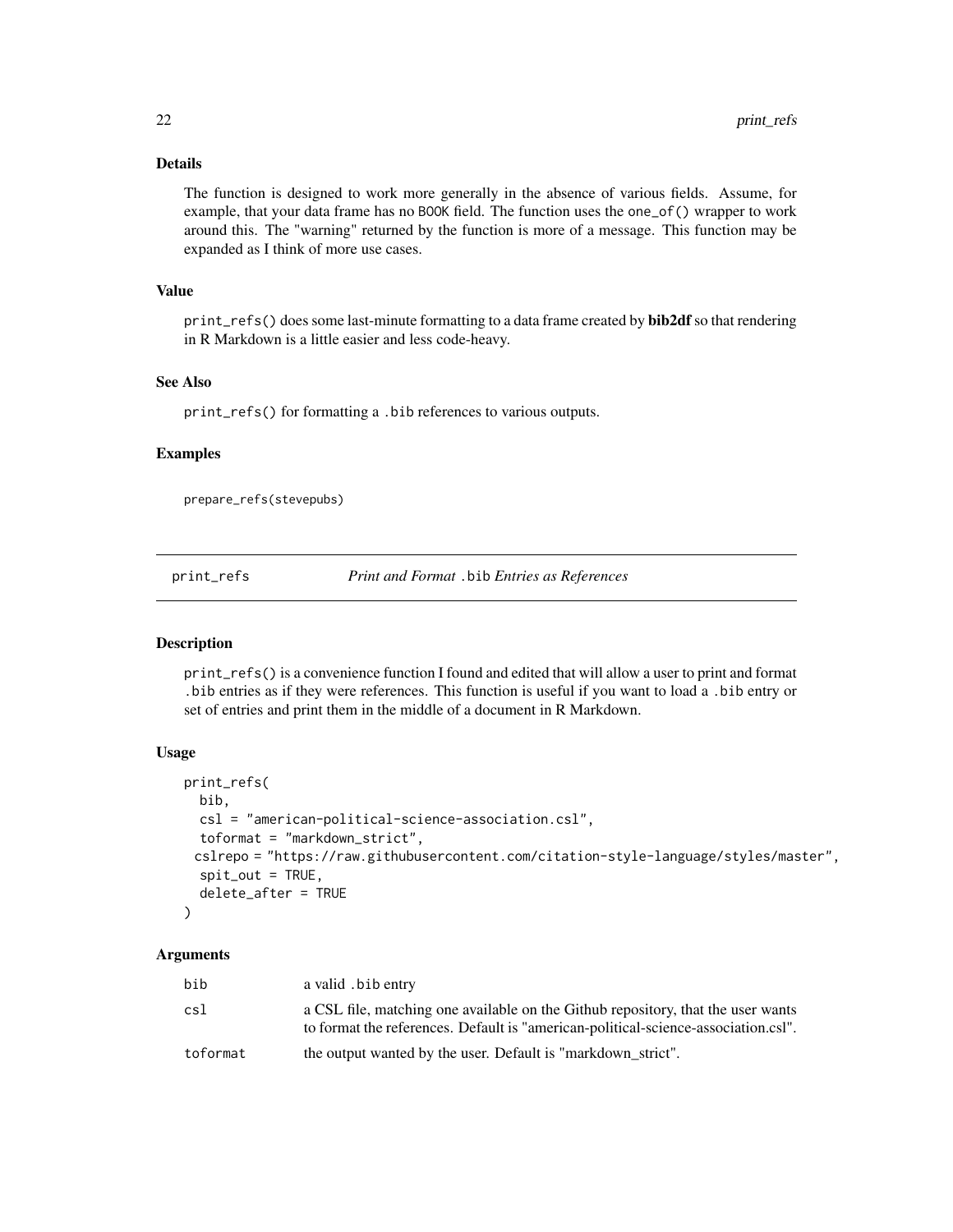#### <span id="page-22-0"></span> $ps\_btscs$  23

| cslrepo      | a directory of CSL files. Defaults to the one on Github.                                                                                                       |
|--------------|----------------------------------------------------------------------------------------------------------------------------------------------------------------|
| spit_out     | logical, defaults to TRUE. If TRUE, wraps ("spits out") formatted citations in a<br>writeLines() output for the console. If FALSE, returns a character vector. |
| delete_after | logical, defaults to TRUE. If TRUE, deletes CSL file when it's done. If FALSE,<br>retains CSL for (potential) future use.                                      |

### Details

print\_refs() assumes an active internet connection in the absence of the appropriate CSL file in the working directory. The citation style language (CSL) file supplied by the user must match a file in the massive Github repository of CSL files. Users interested in potential outputs should read more about Pandoc (<https://pandoc.org/MANUAL.html>). The Github repository of CSL files is available here: <https://github.com/citation-style-language/styles>.

#### Value

print\_refs() takes a .bib entry and returns the requested formatted reference or references from it.

#### Examples

```
example <- "@Book{vasquez2009twp, Title = {The War Puzzle Revisited},
Author = {Vasquez, John A}, Publisher = {New York, NY: Cambridge University Press},
Year = {2009}}"
```
print\_refs(example)

ps\_btscs *Create "peace years" or "spells" by cross-sectional unit, more generally*

## Description

ps\_btscs() allows you to create spells ("peace years" in the international conflict context) between observations of some event. This will allow the researcher to better model temporal dependence in binary time-series cross-section ("BTSCS") models. It is an improvement on sbtscs() (included in this package) by its ability to more flexibly work with data that have lots of NAs that bracket the observed event data. It is used in the peacesciencer package.

#### Usage

```
ps_btscs(data, event, tvar, csunit, pad_ts = FALSE)
```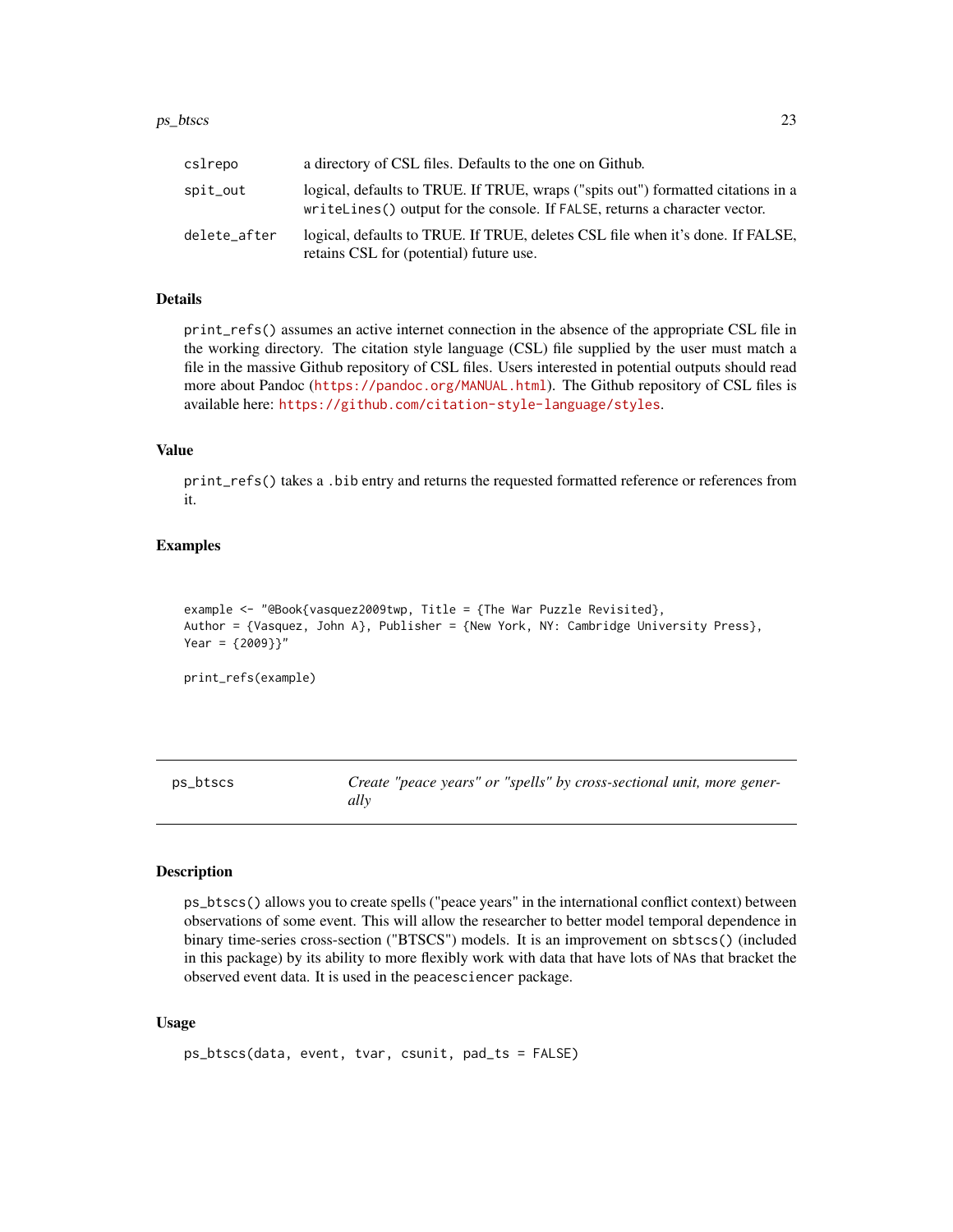#### Arguments

| data   | the data set with which you are working                                                              |
|--------|------------------------------------------------------------------------------------------------------|
| event  | some event $(0, 1)$ for which you want spells or peace years                                         |
| tvar   | the time variable (e.g. a year)                                                                      |
| csunit | the cross-sectional unit (likely a dyad if you're doing boilerplate international<br>conflict stuff) |
| pad_ts | should time-series be filled when panels are unbalanced/have gaps? Defaults to<br>FALSE.             |

## Details

This function is derived from sbtscs(). See documentation there for more information.

## Value

ps\_btscs() takes a data frame and returns the data frame with a new variable named spell.

## Author(s)

David A. Armstrong, Steven V. Miller

#### References

Armstrong, Dave. 2016. "DAMisc: Dave Armstrong's Miscellaneous Functions." *R package version 1.4-3*.

Miller, Steven V. 2017. "Quickly Create Peace Years for BTSCS Models with sbtscs in stevemisc." <http://svmiller.com/blog/2017/06/quickly-create-peace-years-for-btscs-models-with-stevemisc/>

## Examples

```
library(dplyr)
library(stevemisc)
data(usa_mids)
```
# notice: no quotes ps\_btscs(usa\_mids, midongoing, year, dyad)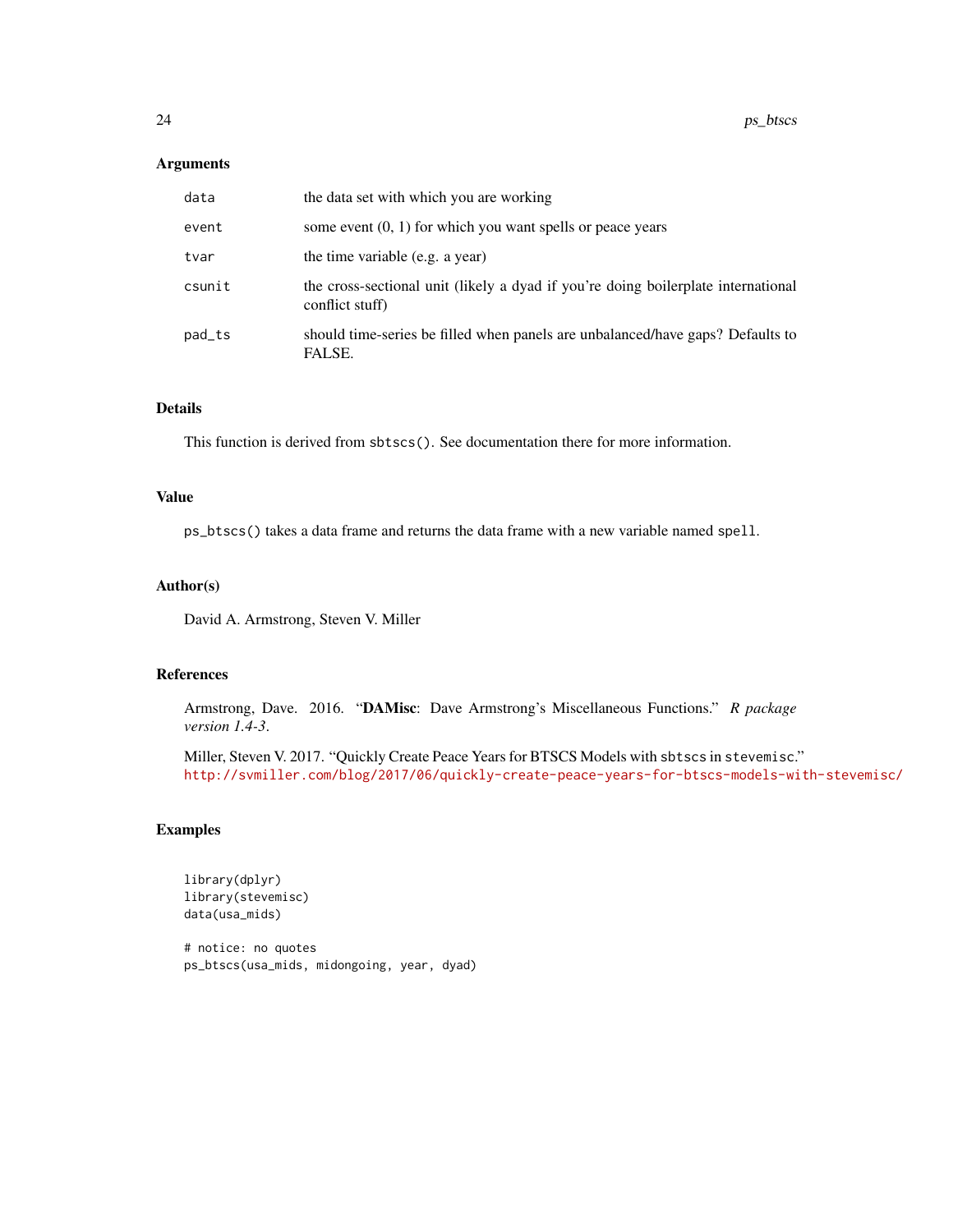<span id="page-24-0"></span>

ps\_spells() allows you to create spells ("peace years" in the international conflict context) between observations of some event. This will allow the researcher to better model temporal dependence in binary time-series cross-section ("BTSCS") models. The function is one of three in this package, and the contents of this function are partly ported from the add\_duration() function in the spduration package. That function, unlike the other two I offer here, works much better where panels are decidedly imbalanced.

#### Usage

ps\_spells(data, event, tvar, csunit, time\_type = "year", ongoing = FALSE)

#### Arguments

| data      | the data set with which you are working                                                                                                                                              |
|-----------|--------------------------------------------------------------------------------------------------------------------------------------------------------------------------------------|
| event     | some event $(0, 1)$ for which you want spells                                                                                                                                        |
| tvar      | the time variable (e.g. a year)                                                                                                                                                      |
| csunit    | the cross-sectional unit (e.g. a dyad or leader)                                                                                                                                     |
| time_type | what type of time-unit are the data? Right now, this will only work with years<br>but support for months and days are forthcoming. Don't do anything with this<br>argument just yet. |
| ongoing   | If TRUE, successive 1s are considered ongoing events and treated as NA after the<br>first 1. If FALSE, successive 1s are all treated as failures. Defaults to FALSE.                 |

#### Details

This function is derived from add\_duration() in the spduration package. See documentation there for more information. I thank Andreas Beger for the blessing to port parts of it here.

#### Value

ps\_spells() takes a data frame and returns the data frame with a new variable named spell.

### Author(s)

Andreas Beger, Steven V. Miller

## References

Beger, Andreas, Daina Chiba, Daniel W. Hill, Jr, Nils W. Metternich, Shahryar Minhas and Michael D. Ward. 2018. "spduration: Split-Population and Duration (Cure) Regression." *R package version 0.17.1*.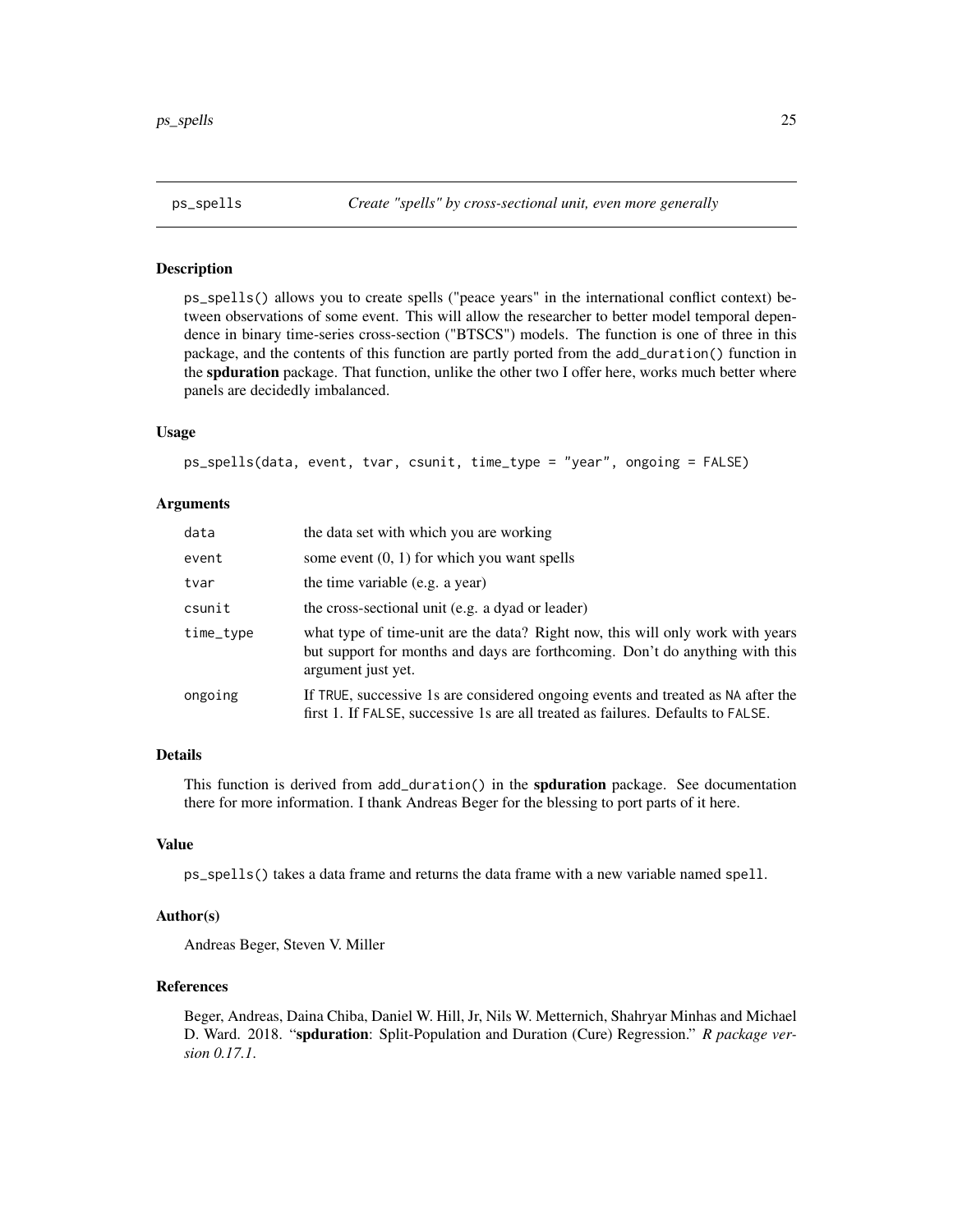#### <span id="page-25-0"></span>Examples

```
One <- ps_btscs(usa_mids, midongoing, year, dyad)
Two <- ps_spells(usa_mids, midongoing, year, dyad)
identical(One, Two)
```
p\_z *Convert the p-value you want to the z-value it actually is*

#### **Description**

I *loathe* how statistical instruction privileges obtaining a magical p-value by reference to an area underneath the standard normal curve, only to botch what the actual z-value is corresponding to the magical p-value. This simple function converts the p-value you want (typically .05, thanks to R.A. Fisher) to the z-value it actually is for the kind of claims we typically make in inferential statistics. If we're going to do inference the wrong way, let's at least get the z-value right.

#### Usage

 $p_z(x, ts = TRUE)$ 

#### Arguments

|    | a numeric vector (one or multiple) between 0 or 1                                                                                         |  |
|----|-------------------------------------------------------------------------------------------------------------------------------------------|--|
| ts | a logical, defaults to TRUE. If TRUE, returns two-sided critical z-value. If<br>FALSE, the function returns a one-sized critical z-value. |  |

#### Details

 $p_z$ () takes a p-value of interest and converts it, with precision, to the z-value it actually is. The function takes a vector and returns a vector. The function assumes you're doing something akin to calculating a confidence interval or testing a regression coefficient against a null hypothesis of zero. This means the default output is a two-sided critical z-value. We're taught to use two-sided z-values when we're agnostic about the direction of the effect or statistic of interest, which is, to be frank, hilarious given how most research is typically done.

#### Value

This function takes a numeric vector, corresponding to the p-value you want, and returns a numeric vector coinciding with the z-value you want under the standard normal distribution. For example, the z-value corresponding with the magic number of .05 (the conventional cutoff for assessing statistical significance) is not 1.96, it's something like 1.959964 (rounding to the default six decimal points).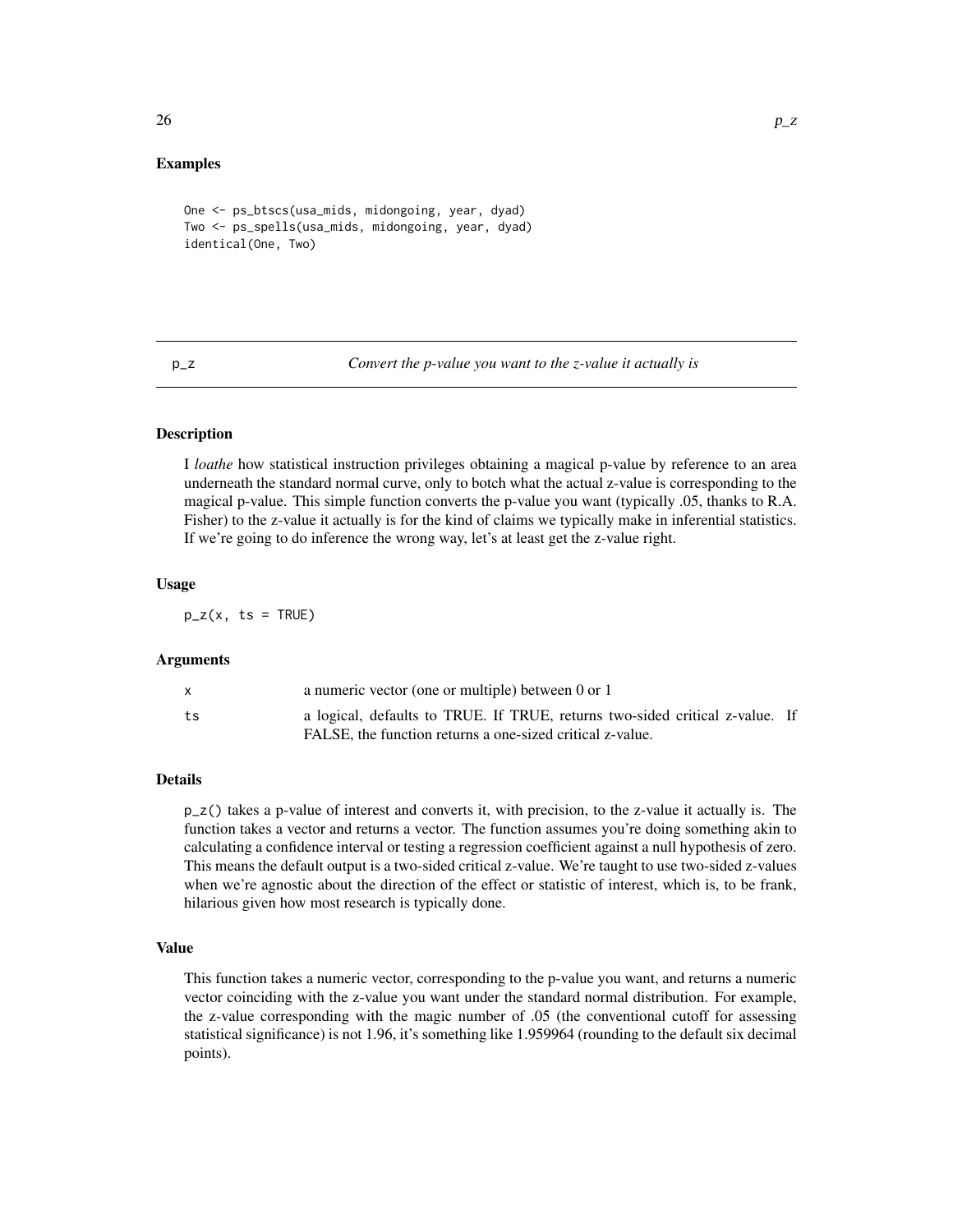#### <span id="page-26-0"></span>r1sd 27

## Examples

```
library(stevemisc)
p_z(.05)
p_z(c(.001, .01, .05, .1))
p_z(.05, ts=FALSE)
p_z(c(.001, .01, .05, .1), ts=FALSE)
```
### r1sd *Scale a vector by one standard deviation*

## Description

r1sd allows you to rescale a numeric vector such that the ensuing output has a mean of 0 and a standard deviation of 1.

## Usage

 $r1sd(x, na = TRUE)$ 

## Arguments

|    | a numeric vector                                                                                   |  |
|----|----------------------------------------------------------------------------------------------------|--|
| na | what to do with NAs in the vector. Defaults to TRUE (i.e. passes over the<br>missing observations) |  |

## Details

This is a convenience function since the default rescale() function has some additional weirdness that is not welcome for my use cases. By default, na.rm is set to TRUE.

## Value

The function returns a numeric vector rescaled with a mean of 0 and a standard deviation of 1.

## Examples

```
x < - rnorm(100)
r1sd(x)
```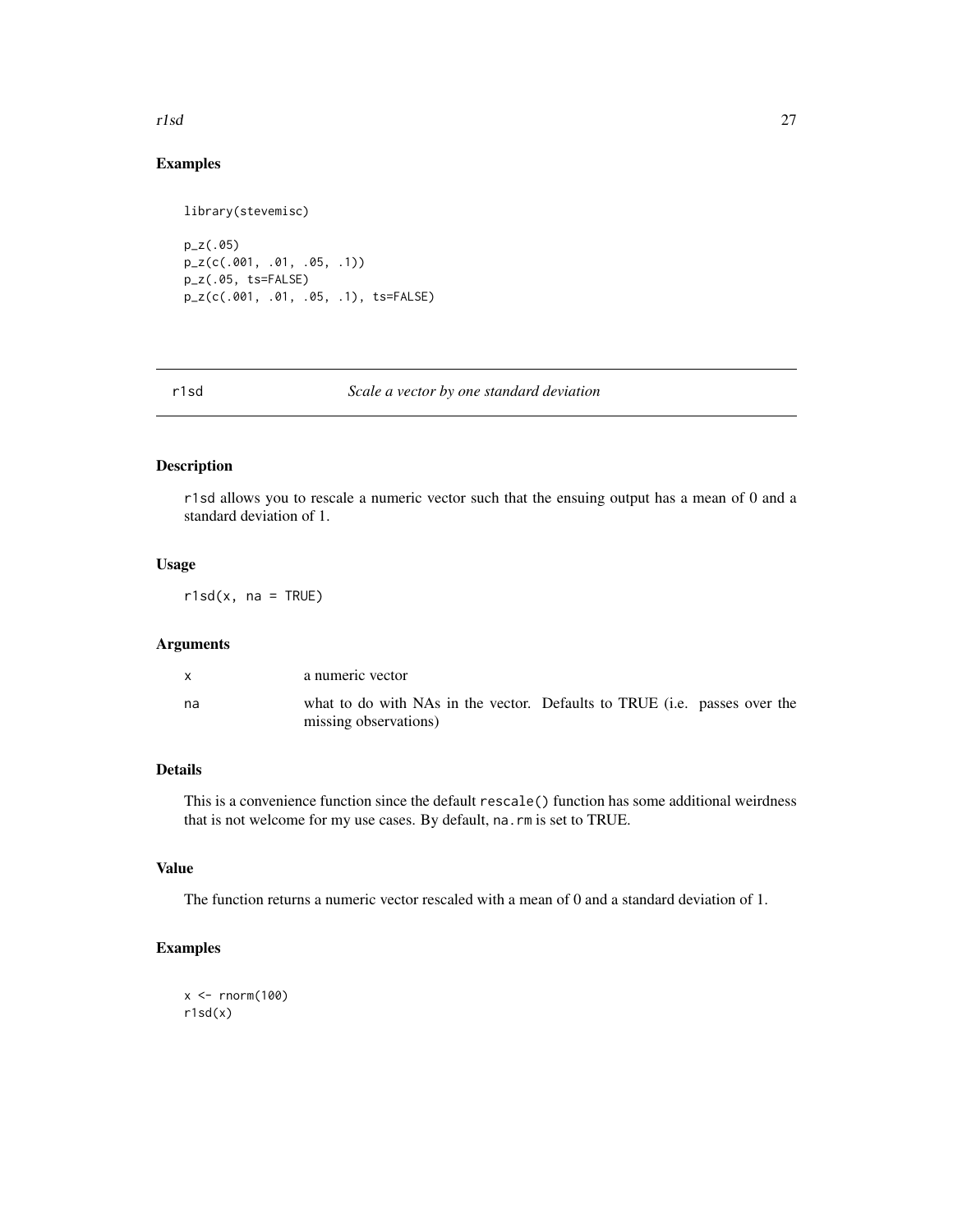<span id="page-27-0"></span>r2sd allows you to rescale a numeric vector such that the ensuing output has a mean of 0 and a standard deviation of .5. r2sd\_at is a wrapper for mutate\_at and rename\_at from dplyr. It both rescales the supplied vectors to new vectors and renames the vectors to each have a prefix of z\_.

#### Usage

 $r2sd(x, na = TRUE)$ r2sd\_at(data, x)

#### Arguments

|      | a vector, likely in your data frame                                                                |  |
|------|----------------------------------------------------------------------------------------------------|--|
| na   | what to do with NAs in the vector. Defaults to TRUE (i.e. passes over the<br>missing observations) |  |
| data | a data frame                                                                                       |  |

## Details

By default, na.rm is set to TRUE. If you have missing data, the function will just pass over them.

Gelman (2008) argues that rescaling by two standard deviations puts regression inputs on roughly the same scale no matter their original scale. This allows for some honest, if preliminary, assessment of relative effect sizes from the regression output. This does that, but without requiring the rescale function from arm. I'm trying to reduce the packages on which my workflow relies.

Importantly, I tend to rescale only the ordinal and interval inputs and leave the binary inputs as 0/1. So, my r2sd function doesn't have any of the fancier if-else statements that Gelman's rescale function has.

#### Value

The function returns a numeric vector rescaled with a mean of 0 and a standard deviation of .5.

## References

Gelman, Andrew. 2008. "Scaling Regression Inputs by Dividing by Two Standard Deviations." *Statistics in Medicine* 27: 2865–2873.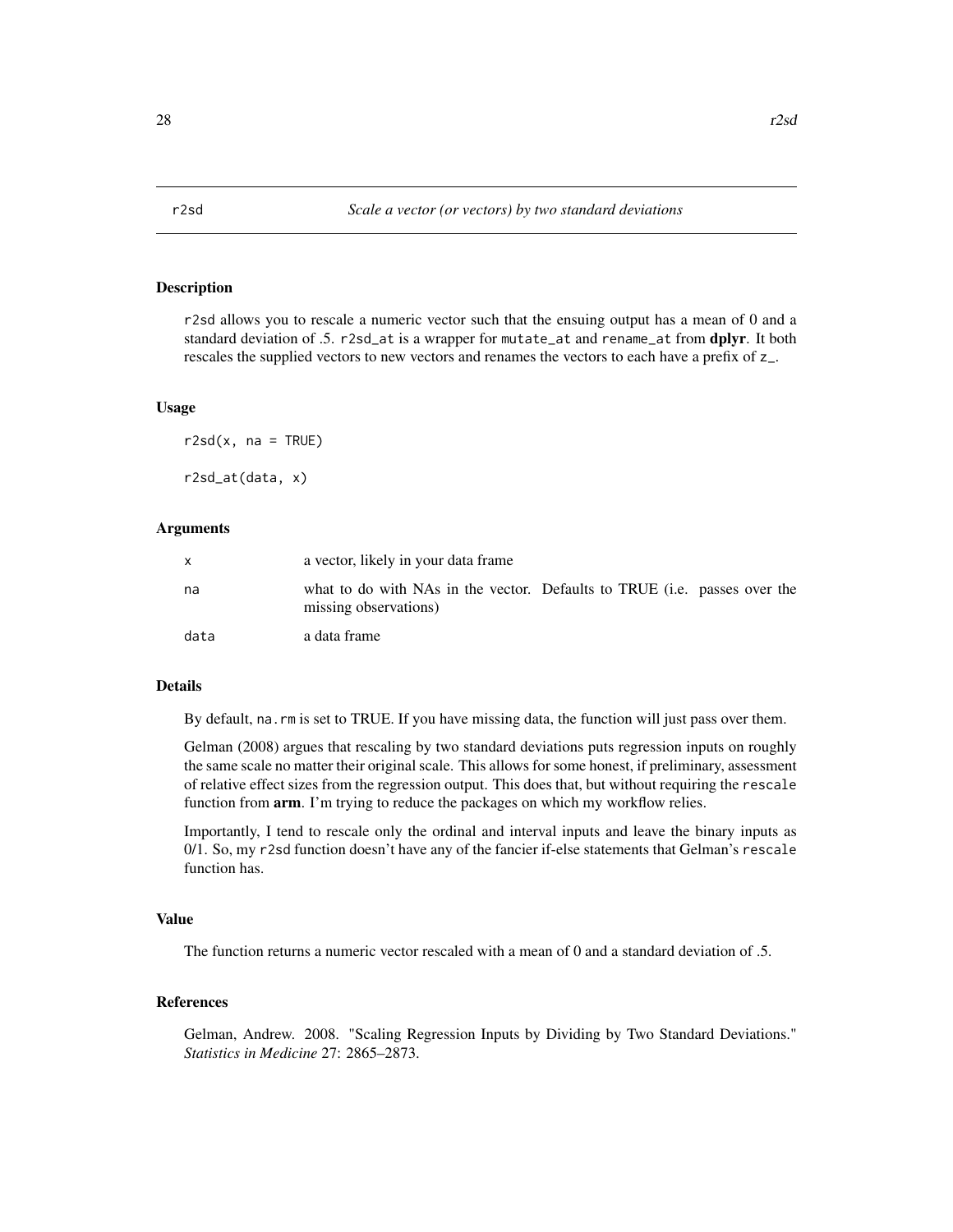#### <span id="page-28-0"></span>rbnorm 29

## Examples

```
x < - rnorm(100)
r2sd(x)
r2sd_at(mtcars, c("mpg", "hp", "disp"))
```
rbnorm *Bounded Normal (Really: Scaled Beta) Distribution*

## Description

rbnorm() is a function to randomly generate values from a bounded normal (really: a scaled beta) distribution with specified mean, standard deviation, and upper/lower bounds. I use this function to randomly generate data that we treat as interval for sake of getting means and standard deviations, but have discernible bounds (and even skew) to teach students about things like random sampling and central limit theorem.

## Usage

```
rbnorm(n, mean, sd, lowerbound, upperbound, round = FALSE, seed)
```
## Arguments

| n          | the number of observations to simulate                           |
|------------|------------------------------------------------------------------|
| mean       | a mean to approximate                                            |
| sd         | a standard deviation to approximate                              |
| lowerbound | a lower bound for the data to be generated                       |
| upperbound | an upper bound for the data to be generated                      |
| round      | whether to round the values to whole integers. Defaults to FALSE |
| seed       | set an optional seed                                             |

## Details

I call it "bounded normal" when it's really a beta distribution. I'm aware of this. I took much of this code from somewhere. I forget where.

#### Value

The function returns a vector of simulated data approximating the user-specified conditions.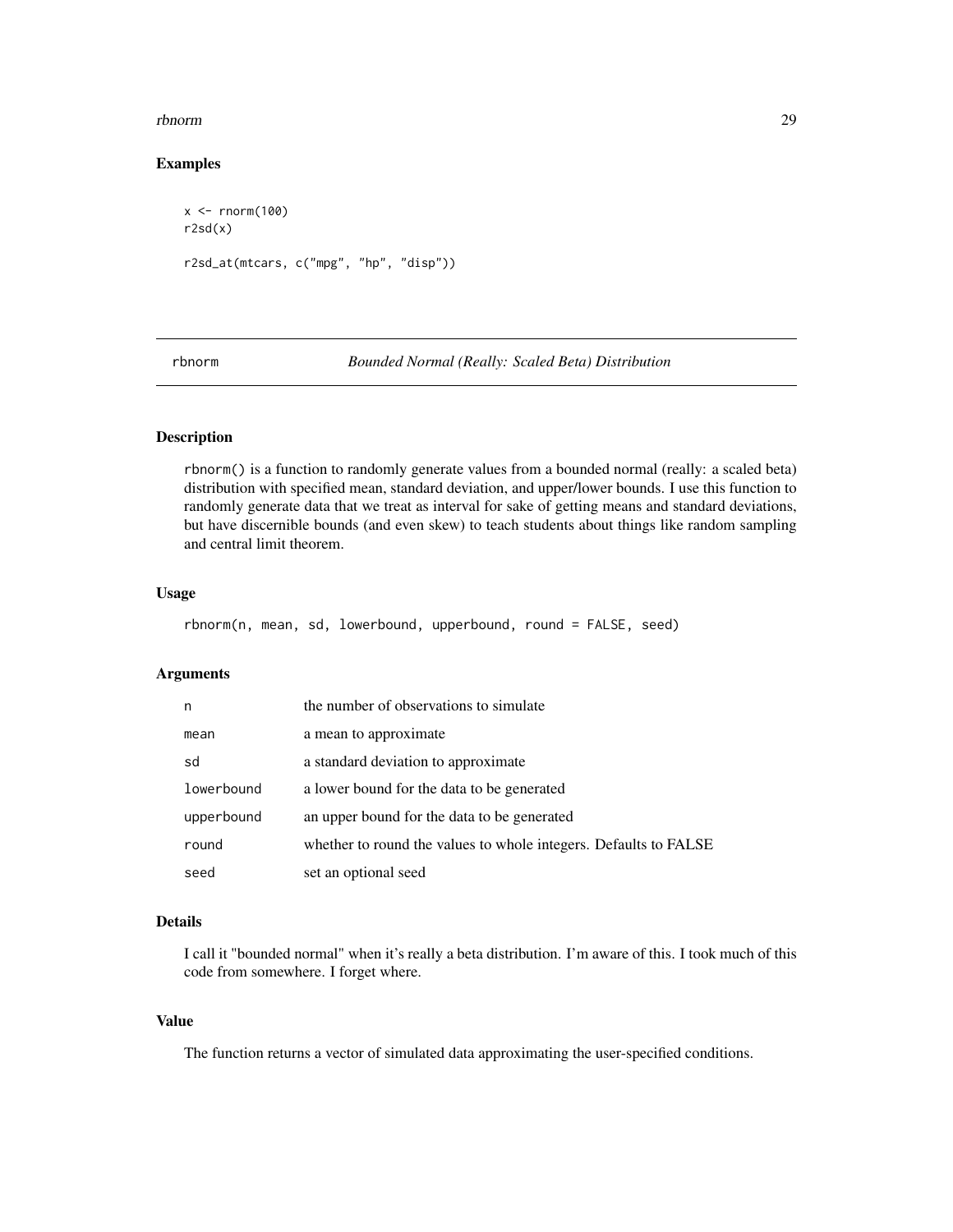#### Examples

library(tibble)

 $tibble(x = rhnorm(10000, 57, 14, 0, 100))$  $tibble(x = rhnorm(10000, 57, 14, 0, 100, round = TRUE))$  $tibble(x = rhnorm(10000, 57, 14, 0, 100, seed = 8675309))$ 

revcode *Reverse code a numeric variable*

#### Description

revcode allows you to reverse code a numeric variable. If, say, you have a Likert item that has values of 1, 2, 3, 4, and 5, the function inverts the scale so that  $1 = 5$ ,  $2 = 4$ ,  $3 = 3$ ,  $4 = 2$ , and  $5 = 1$ .

#### Usage

revcode(x)

## Arguments

x a numeric vector

#### Details

This function passes over NAs you may have in your variable. It does assume, reasonably might I add, that the observed values include both the minimum and the maximum. This is usually the case in a discrete ordered-categorical variable (like a Likert item). It also assumes that the numeric vector supplied to it contains all possible values and that the minimum observed value is 1. This is usually a safe assumption in survey data where the variable of interest is ordinal (either on a 1:4 scale, or 1:5 scale, or 1:10 scale). No matter, use the function with that in mind.

## Value

The function returns a numeric vector that reverse codes the the numeric vector that was supplied to it.

#### Examples

```
data.frame(x1 = rep(c(1:7, NA), 2),
      x2 = c(1:10, 1:4, NA, NA),
     x3 = rep(c(1:4), 4)) \rightarrow example\_datalibrary(dplyr)
library(magrittr)
example_data %>% mutate_at(vars("x1", "x2", "x3"), ~revcode(.))
```
<span id="page-29-0"></span>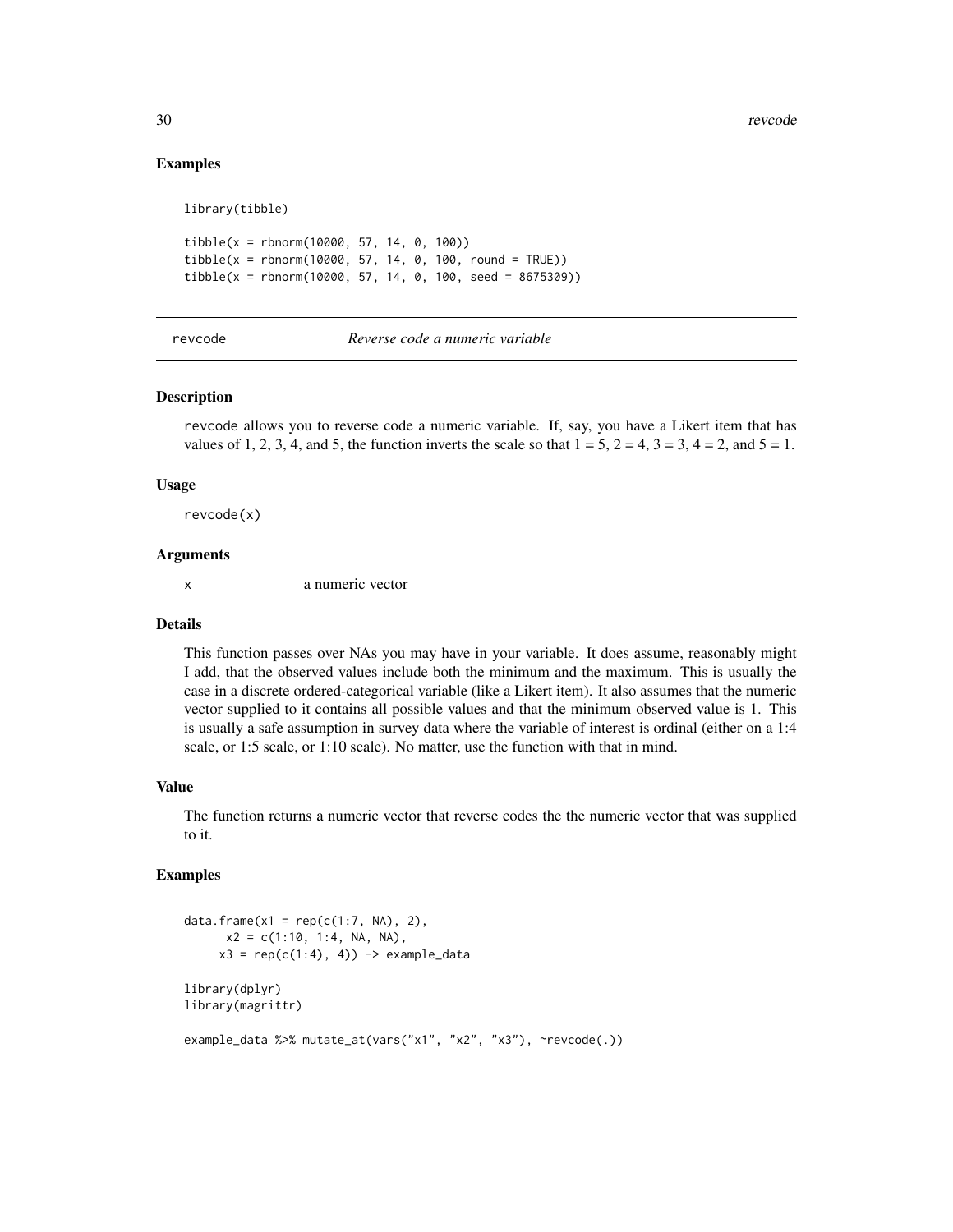<span id="page-30-0"></span>

sbayesboot() performs a Bayesian bootstrap of a regression model.

#### Usage

```
sbayesboot(object, reps = 1000L, seed, cluster = NULL, ...)
```
#### Arguments

| object                  | a regression model object                                      |
|-------------------------|----------------------------------------------------------------|
| reps                    | how many bootstrap replicates the user wants. Defaults to 1000 |
| seed                    | set an optional seed for reproducibility                       |
| cluster                 | an optional cluster for calibrating the weights                |
| $\cdot$ $\cdot$ $\cdot$ | optional arguments                                             |

## Details

The code underpinning sbayesboot() is largely derived from code provided by Grant McDermott and Vincent Arel-Bundock. My approach here takes the flexibility of McDermott's model-agnostic code (along with the ease of specifying clusters) and combines it with Arel-Bundock's update() approach to the actual bootstrapping. I may have screwed something up, so feel free to point to cases where I did screw up.

## Value

sbayesboot() takes a fitted regression model and returns a matrix of bootstrapped coefficients (with intercept). These could be easily converted to a data frame for ease of summary.

## Author(s)

Grant McDermott, Vincent Arel-Bundock

## Examples

 $M1$  <-  $lm(mpg \sim disp + wt + hp, mtcars)$ # Default options BB1 <- sbayesboot(M1) # Cluster bootstrap on cylinder variable BB2 <- sbayesboot(M1, cluster=~cyl)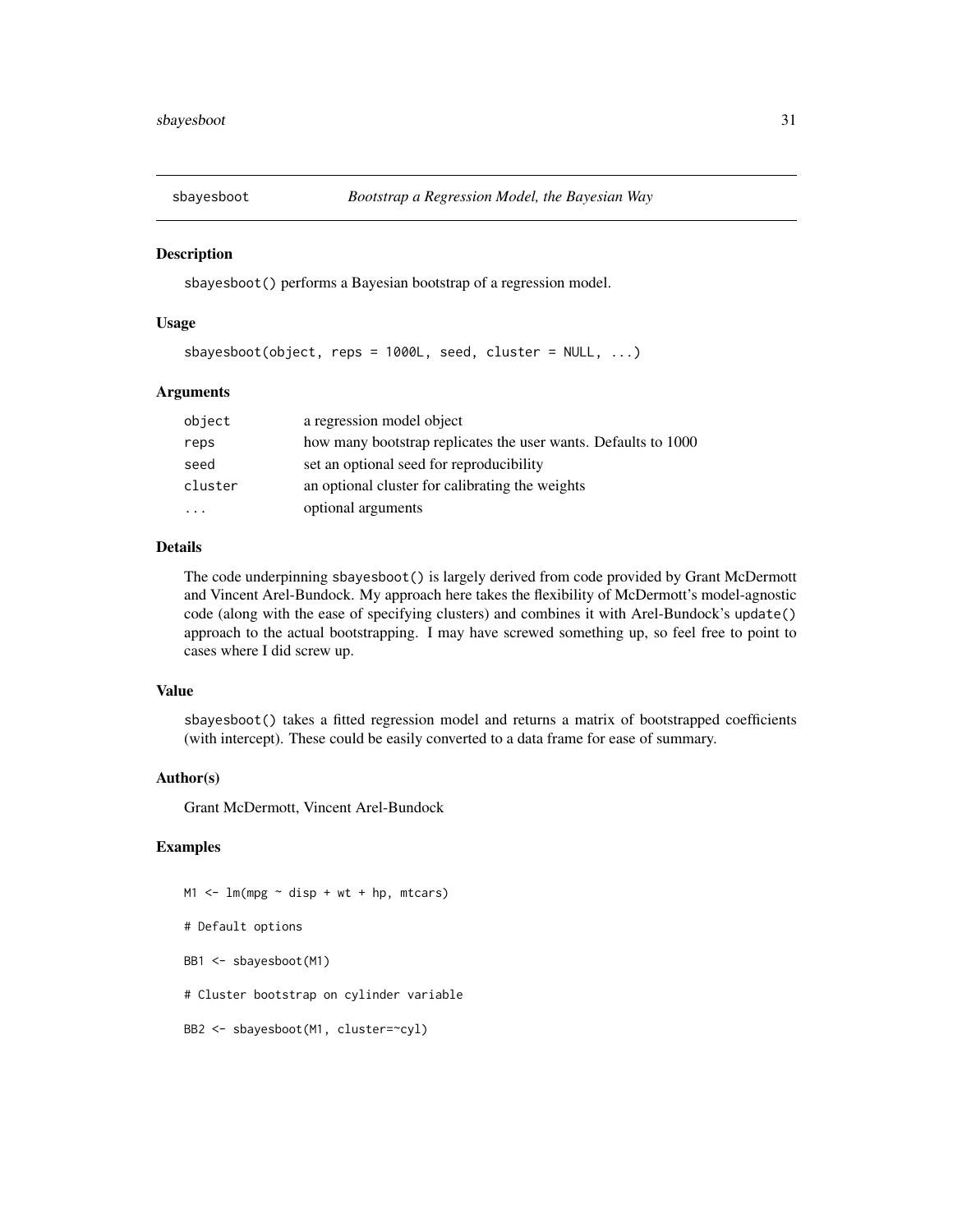<span id="page-31-0"></span>

sbtscs() allows you to create spells ("peace years" in the international conflict context) between observations of some event. This will allow the researcher to better model temporal dependence in binary time-series cross-section ("BTSCS") models.

#### Usage

sbtscs(data, event, tvar, csunit, pad\_ts = FALSE)

#### Arguments

| data   | the data set with which you are working                                                              |
|--------|------------------------------------------------------------------------------------------------------|
| event  | some event $(0, 1)$ for which you want spells or peace years                                         |
| tvar   | the time variable (e.g. a year)                                                                      |
| csunit | the cross-sectional unit (likely a dyad if you're doing boilerplate international<br>conflict stuff) |
| pad_ts | should time-series be filled when panels are unbalanced/have gaps? Defaults to<br>FALSE.             |

## Details

I should confess outright, and it should be obvious to anyone who looks at the code, that I liberally copy from Dave Armstrong's btscs() function in the **DAMisc** package. I offer two such improvements. One, the btscs() function chokes when a large number of cross-sectional units have no recorded "event." I don't know why this happens but it does. Further, "tidying" up the code by leaning on **dplyr** substantially speeds up computation. Incidentally, this concerns the same cross-sectional units with no recorded events that can choke the btscs() function in large numbers.

#### Value

sbtscs() takes a data frame and returns the data frame with a new variable named spell.

#### Author(s)

David A. Armstrong, Steven V. Miller

## References

Armstrong, Dave. 2016. "DAMisc: Dave Armstrong's Miscellaneous Functions." *R package version 1.4-3*.

Miller, Steven V. 2017. "Quickly Create Peace Years for BTSCS Models with sbtscs in stevemisc." <http://svmiller.com/blog/2017/06/quickly-create-peace-years-for-btscs-models-with-stevemisc/>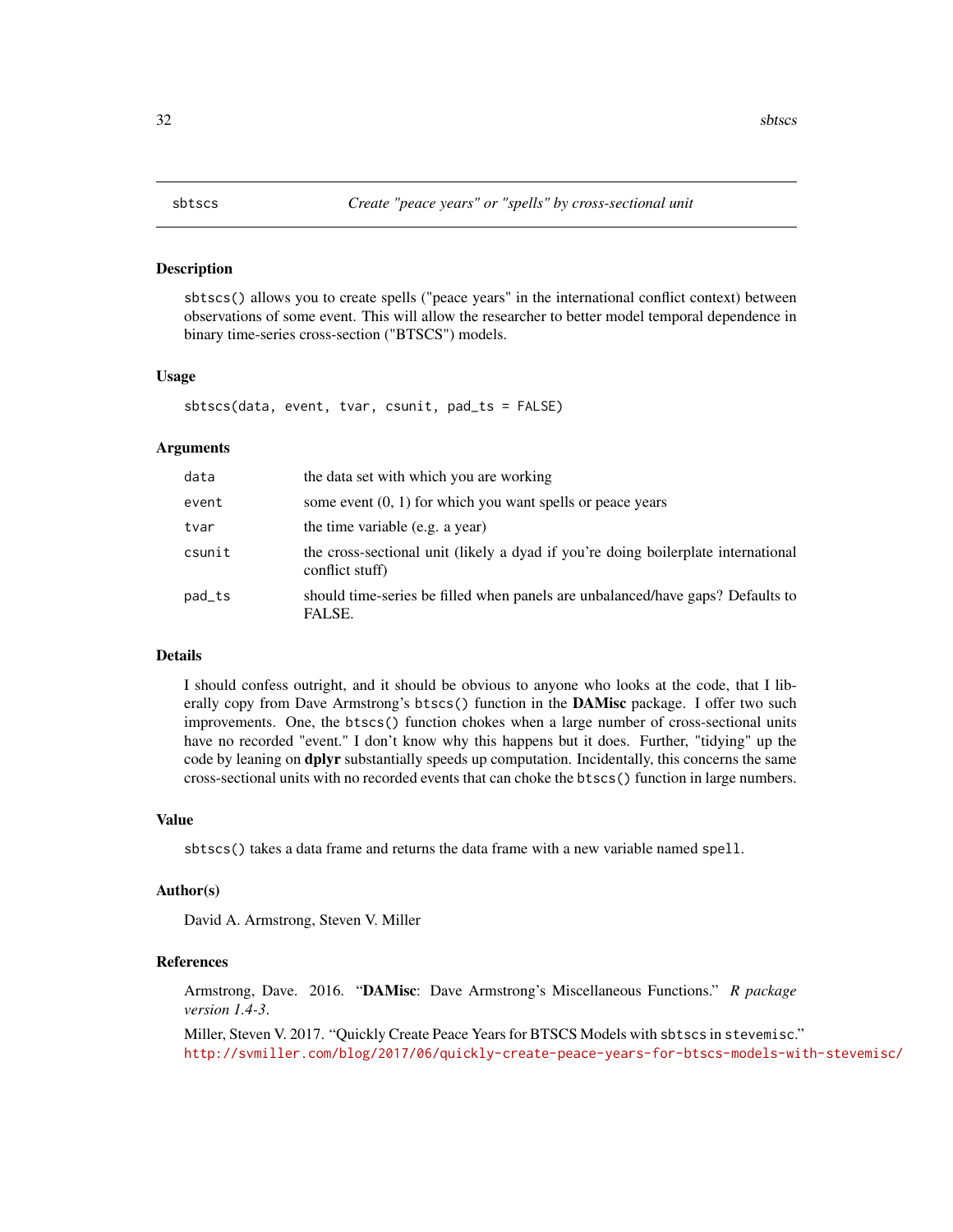## <span id="page-32-0"></span>show\_ranef 33

#### Examples

```
## Not run:
library(dplyr)
library(stevemisc)
data(usa_mids)
# notice: no quotes
sbtscs(usa_mids, midongoing, year, dyad)
## End(Not run)
```
show\_ranef *Get a caterpillar plot of random effects from a mixed model*

## Description

show\_ranef() allows a user estimating a mixed model to quickly plot the random intercepts (with conditional variances) of a given random effect in a mixed model. In cases where there is a random slope over the intercept, the function plots the random slope as another caterpillar plot (as another facet)

## Usage

```
show_ranef(model, group, reorder = TRUE)
```
#### Arguments

| model   | a fitted mixed model with random intercepts                                                                                                                                                                                                                           |  |
|---------|-----------------------------------------------------------------------------------------------------------------------------------------------------------------------------------------------------------------------------------------------------------------------|--|
| group   | What random intercept/slopes do you want to see as a caterpillar plot? Declare<br>it as a character                                                                                                                                                                   |  |
| reorder | optional argument. DEFAULT is TRUE, which "re-orders" the intercepts by the<br>original value in the data. If FALSE, the ensuing caterpillar plot defaults to a<br>default method of ordering the levels of the random effect by their estimated<br>conditional mode. |  |

#### Details

This function is a simple wrapper in which broom.mixed and, obviously ggplot2 are doing the heavy lifting.

## Value

show\_ranef() returns a caterpillar plot of the random intercepts from a given mixed model. If broom.mixed::augment() can process it, this function should work just fine.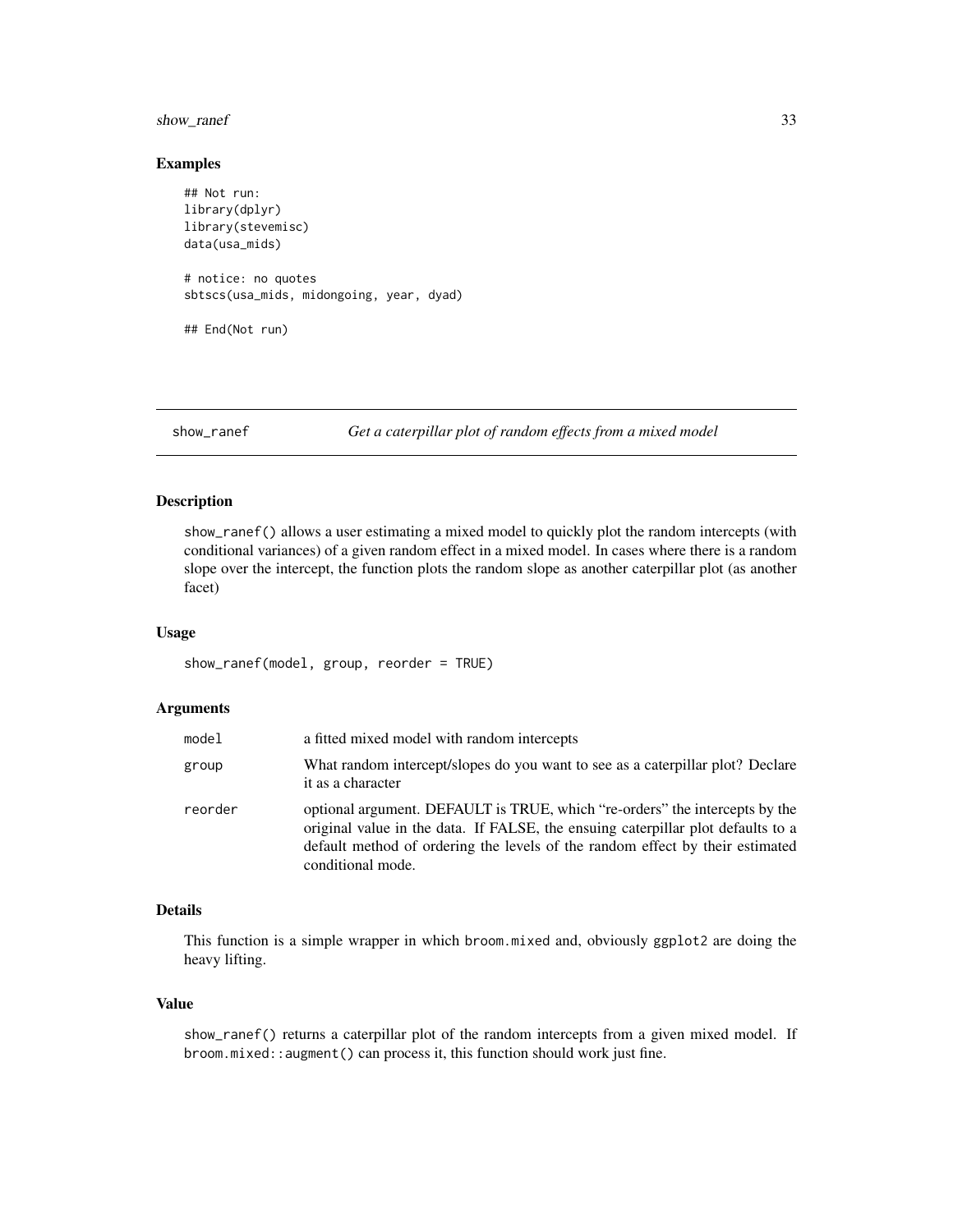#### 34 smvrnorm

## Author(s)

Steven V. Miller

## Examples

```
library(lme4)
library(stevemisc)
data(sleepstudy)
M1 <- lmer(Reaction ~ Days + (Days | Subject), data=sleepstudy)
show_ranef(M1, "Subject")
show_ranef(M1, "Subject", reorder=FALSE)
```
smvrnorm *Simulate from a Multivariate Normal Distribution*

## Description

smvrnorm() simulates data from a multivariate normal distribution.

## Usage

```
smvrnorm(
 n = 1,
 mu,
  sigma,
  tol = 1e-06,empirical = FALSE,
 eispack = FALSE,
  seed
\mathcal{L}
```
## Arguments

| n         | the number of observations to simulate                                                             |
|-----------|----------------------------------------------------------------------------------------------------|
| mu        | a vector of means                                                                                  |
| sigma     | a positive-definite symmetric matrix specifying the covariance matrix of the<br>variables.         |
| tol       | tolerance (relative to largest variance) for numerical lack of positive-definiteness<br>in sigma.  |
| empirical | logical. If true, mu and sigma specify the empirical not population mean and<br>covariance matrix. |
| eispack   | logical. values other than FALSE result in an error                                                |
| seed      | set an optional seed                                                                               |

<span id="page-33-0"></span>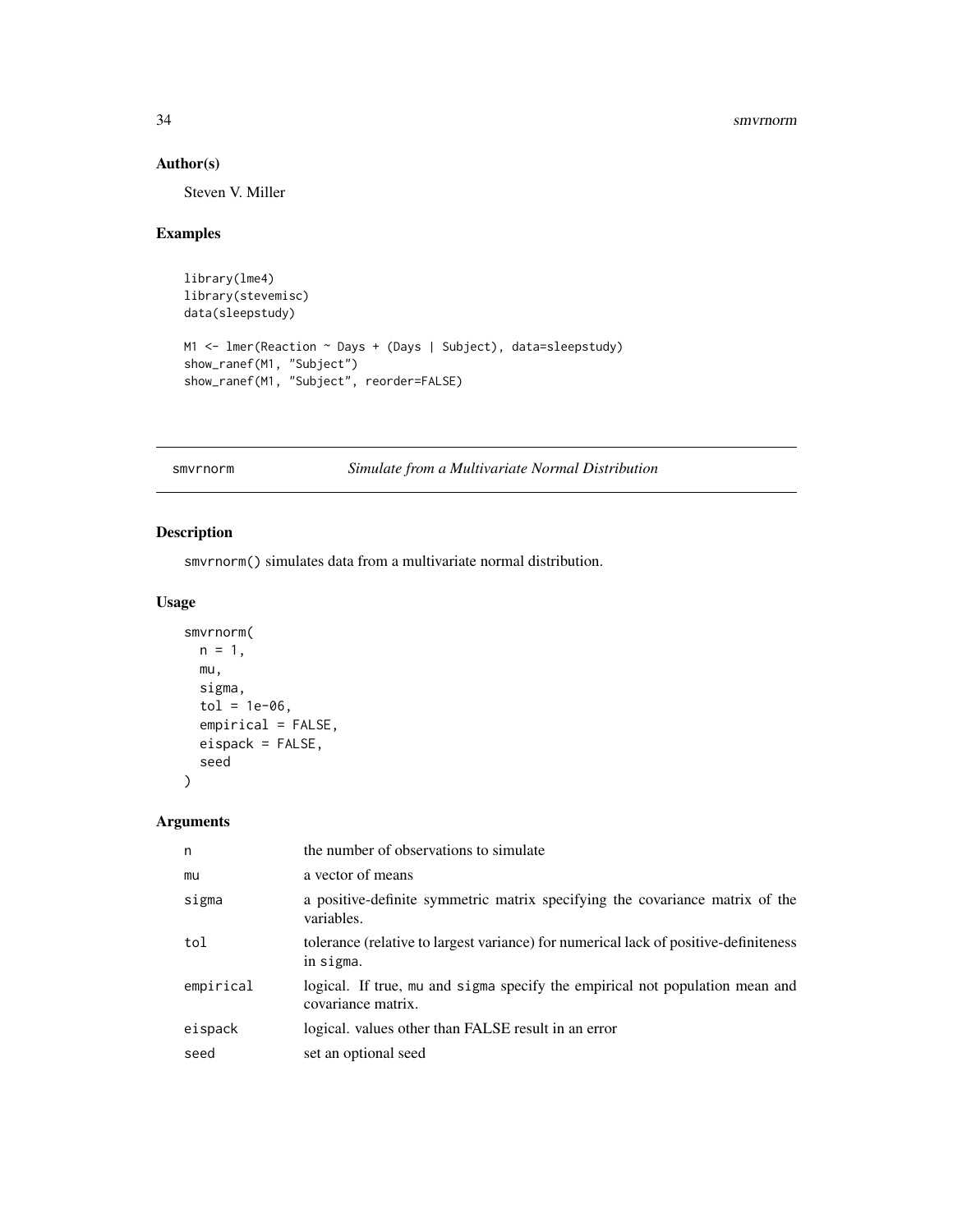#### <span id="page-34-0"></span>stevepubs 35

## Details

This is a simple port and rename of myrnorm() from the **MASS** package. I elect to plagiarize/port it because the MASS package conflicts with a lot of things in my workflow, especially select(). This is useful for "informal Bayes" approaches to generating quantities of interest from a regression model.

## Value

The function returns simulated data from a multivariate normal distribution.

#### References

B. D. Ripley (1987) *Stochastic Simulation.* Wiley. Page 98.

#### Examples

M1 <- lm(mpg ~ disp + cyl, mtcars)

smvrnorm(100, coef(M1), vcov(M1))

stevepubs *An Incomplete List of My Publications, All of Which You Should Cite*

### Description

These are data on my publications, barring a few things like book reviews and some forthcoming pieces. I use these data to illustrate the print\_refs() function. You should cite my publications more.

#### Usage

stevepubs

#### Format

A data frame with the following 14 variables.

CATEGORY the entry type

BIBTEXKEY the unique entry key

AUTHOR a list of authors for this entry

BOOKTITLE the book title, if appropriate

JOURNAL the journal title, if appropriate

NUMBER the journal volume number, if appropriate

PAGES the range of page numbers, if appropriate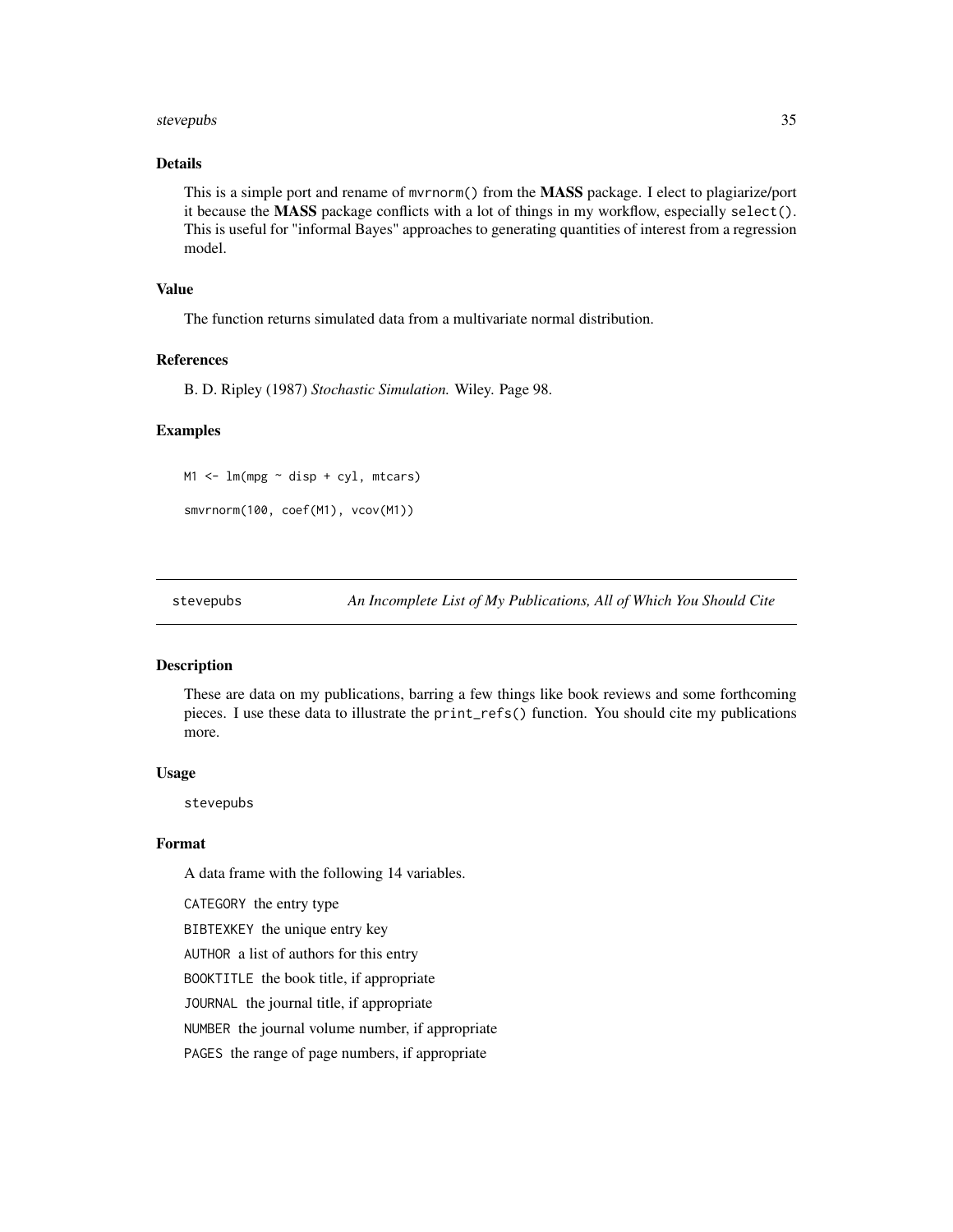- <span id="page-35-0"></span>PUBLISHER the book publisher, if appropriate
- TITLE the title of the publication
- VOLUME the journal volume number, if appropriate
- YEAR the year of publication, as a character. Publications with no year are assumed to be forthcoming
- DOI a DOI, if I entered one

## Details

Cite my publications more, you goons. *Extremely Smokey Bear voice* Only YOU can jack my h-index to infinity.

strategic\_rivalries *Strategic Rivalries, 1494-2010*

#### **Description**

A simple summary of all strategic (inter-state) rivalries from Thompson and Dreyer (2012).

#### Usage

```
data("strategic_rivalries")
```
## Format

A data frame with 197 observations on the following 10 variables.

rivalryno a numeric vector for the rivalry number

rivalryname a character vector for the rivalry name

sidea a character vector for the first country in the rivalry

sideb a character vector for the second country in the rivalry

styear a numeric vector for the start year of the rivalry

endyear a numeric vector for the end year of the rivalry

region a character vector for the region of the rivalry, per Thompson and Dreyer (2012)

- type1 a character vector for the primary type of the rivalry (spatial, positional, ideological, or interventionary)
- type2 a character vector for the secondary type of the rivalry, if applicable (spatial, positional, ideological, or interventionary)
- type3 a character vector for the tertiary type of the rivalry, if applicable (spatial, positional, ideological, or interventionary)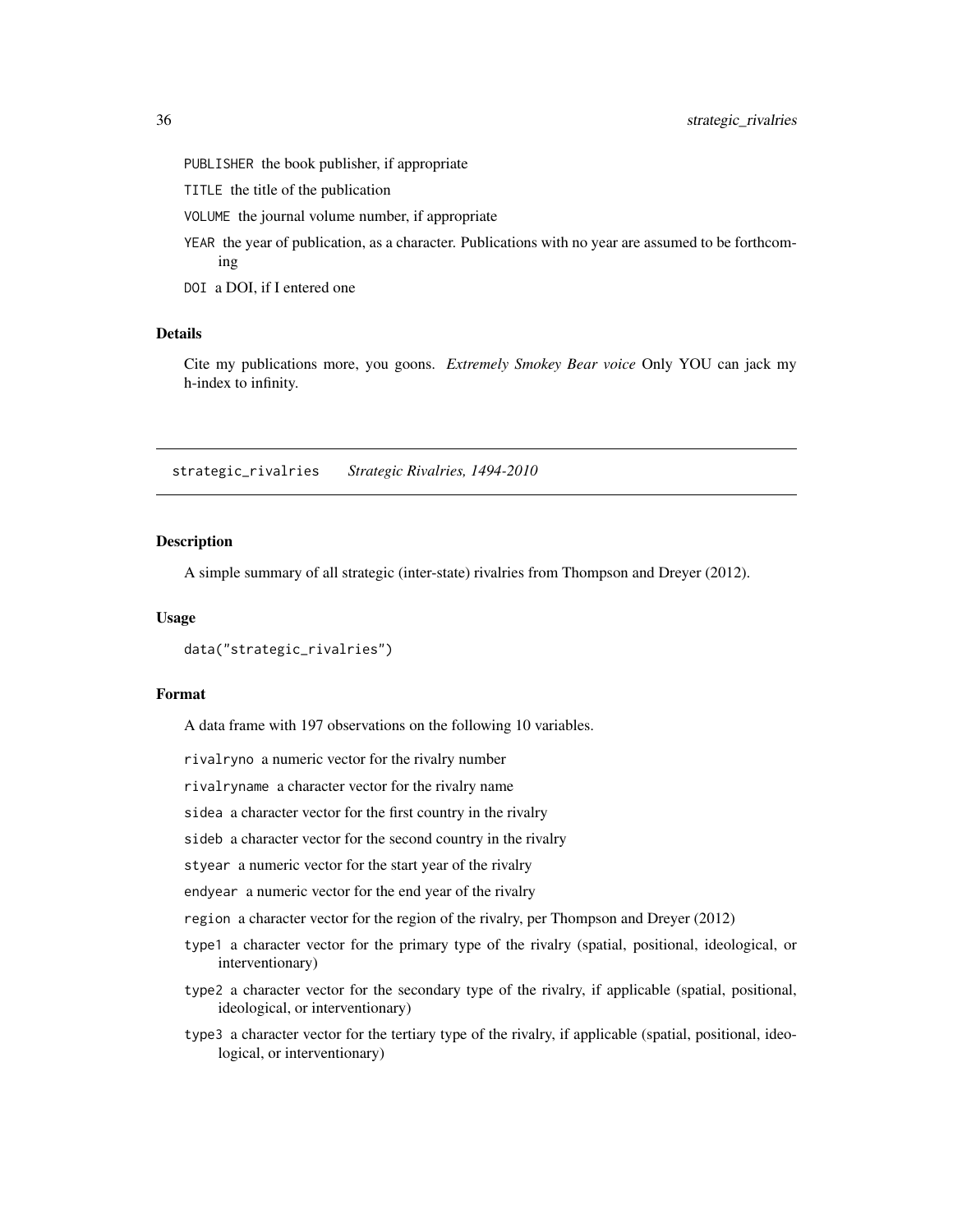#### <span id="page-36-0"></span>studentt and the students of the students of the students of the students of the students of the students of the students of the students of the students of the students of the students of the students of the students of t

## Details

Information gathered from the appendix of Thompson and Dreyer (2012). Ongoing rivalries are right-bound at 2010, the date of publication for Thompson and Dreyer's handbook. Users are free to change this if they like.

#### References

Thompson, William R. and David Dreyer. 2012. Handbook of International Rivalries. CQ Press.

## Examples

```
data(strategic_rivalries)
```
studentt *The Student-t Distribution (Location-Scale)*

#### **Description**

These are density, distribution function, quantile function and random generation for the Student-t distribution with location mu, scale sigma, and degrees of freedom df. Base R gives you the socalled "standard" Student-t distribution, with just the varying degrees of freedom. This generalizes that standard Student-t to the three-parameter version.

#### Usage

```
dst(x, df, mu, sigma)
pst(q, df, mu, sigma)
qst(p, df, mu, sigma)
rst(n, df, mu, sigma)
```
#### Arguments

| x, q  | a vector of quantiles                            |
|-------|--------------------------------------------------|
| df    | a vector of degrees of freedom                   |
| mu    | a vector for the location value                  |
| sigma | a vector of scale values                         |
| p     | Vector of probabilities.                         |
| n     | Number of samples to draw from the distribution. |

## Details

This is a simple hack taken from Wikipedia. It's an itch I've been wanting to scratch for a while. I can probably generalize this outward to allow the tail and log stuff, but I wrote this mostly for the random number generation. Right now, I haven't written this to account for the fact that sigma should be non-negative, but that's on the user to know that (for now).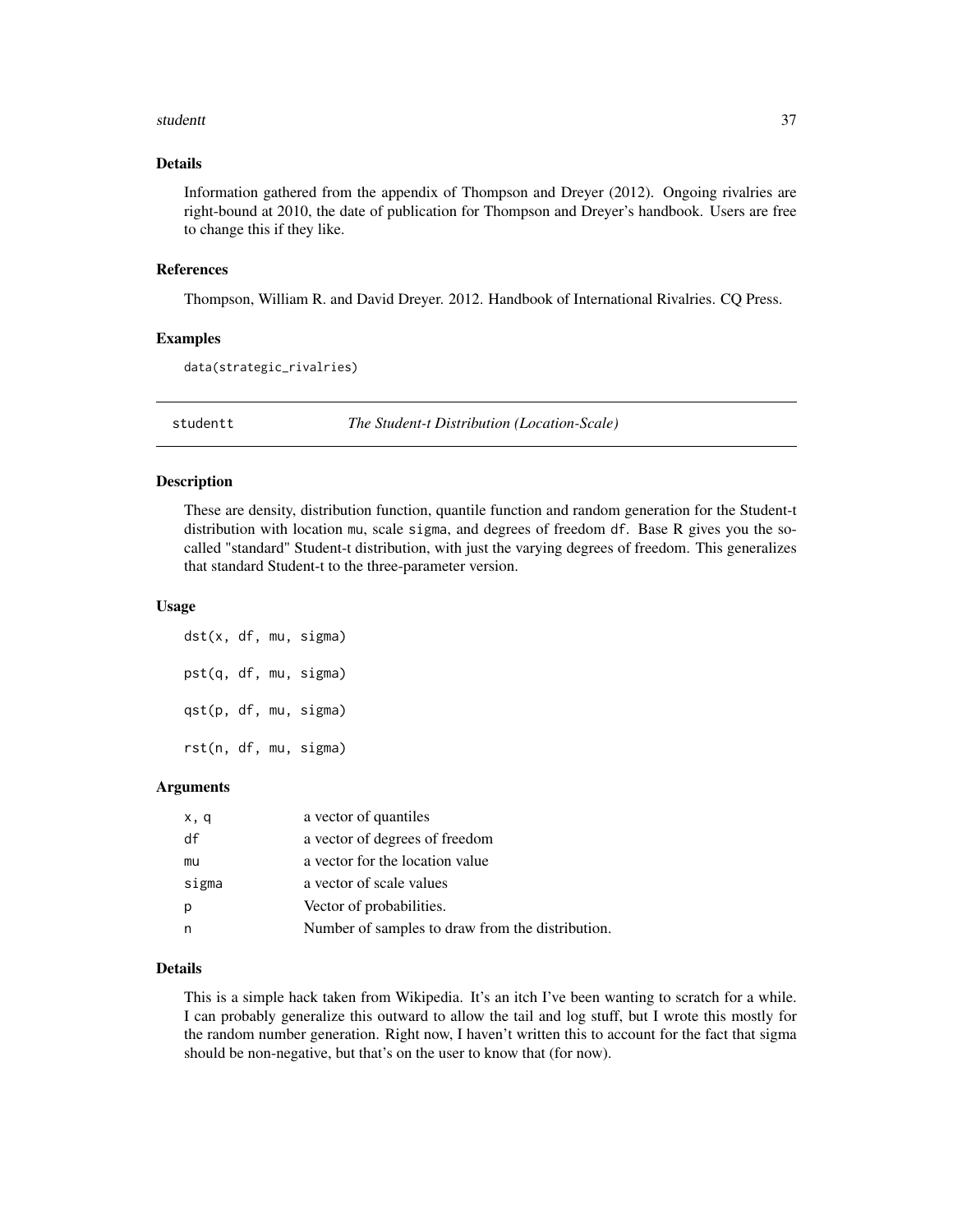## <span id="page-37-0"></span>Value

dst() returns the density. pst() returns the distribution function. qst() returns the quantile function. rst() returns random numbers.

## See Also

[TDist](#page-0-0)

tbl\_df *Convert data frame to an object of class "tibble"*

## Description

tbl\_df() ensures legacy compatibility with some of my scripts since the function is deprecated in dplyr. to\_tbl() also added for fun.

## Usage

 $\text{tbl}_df(\ldots)$  $to_tbl(...)$ 

## Arguments

... optional parameters, but don't put anything here. It's just there to quell CRAN checks.

## Value

This function takes a data frame and turns it into a tibble.

## Examples

```
tbl_df(mtcars)
tbl_df(iris)
```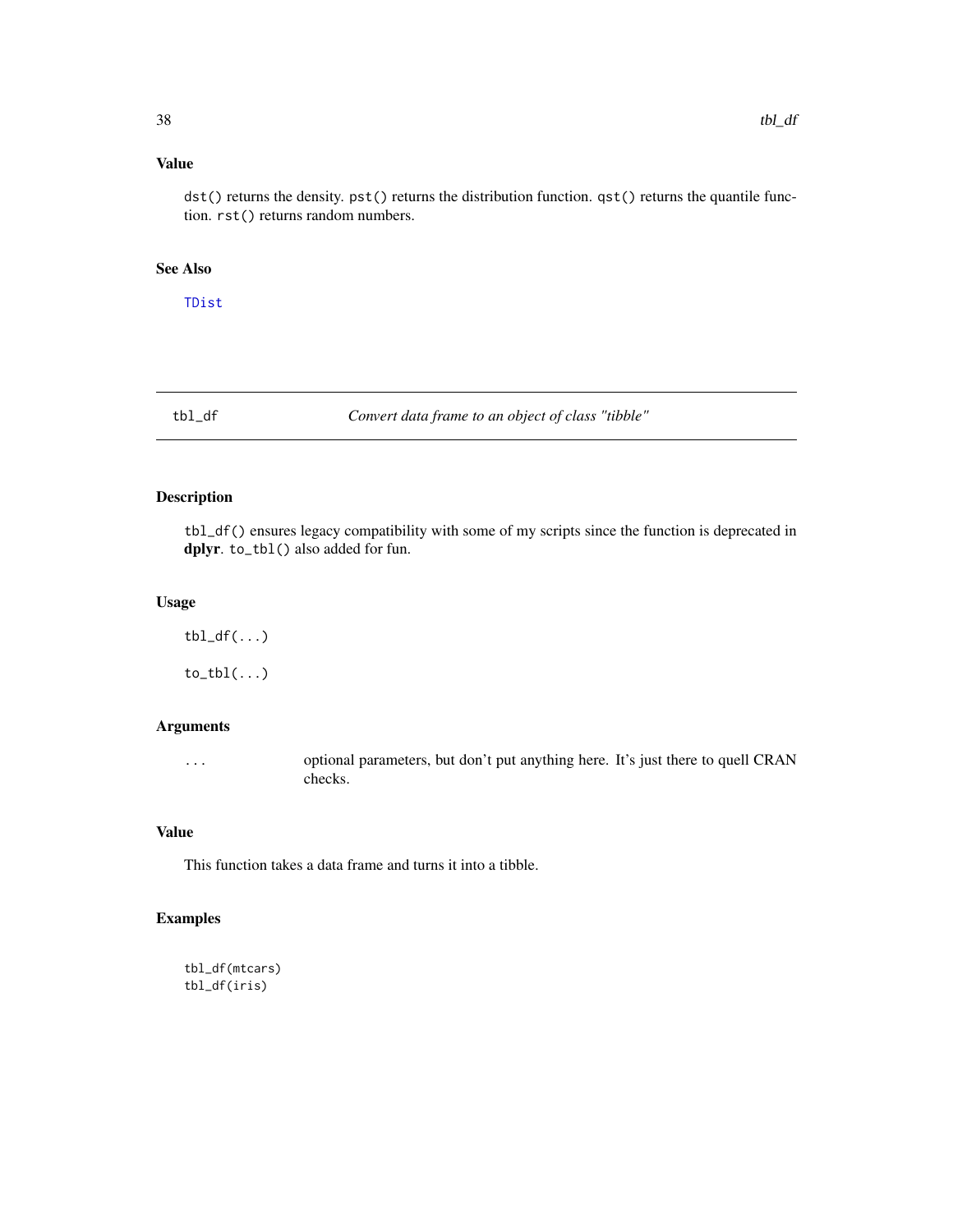<span id="page-38-0"></span>

theme\_steve() was a preferred theme of mine a few years ago. It is basically theme\_bw() from ggplot2 theme, but with me tweaking a few things. I've since moved to theme\_steve\_web() for most things now, prominently on my website. It incorporates the "Open Sans" and "Titillium Web" fonts that I like so much. post\_bg() is for changing the backgrounds on plots to better match my website for posts that I write. theme\_steve\_ms() is for LaTeX manuscripts that use the cochineal font package. theme\_steve\_font() is for any purpose, allowing you to supply your own font.

#### Usage

```
theme_steve(...)
theme_steve_web(...)
post_bg(...)
theme_steve_ms(axis_face = "italic", caption_face = "italic", \ldots)
theme_steve_font(axis_face = "italic", caption_face = "italic", font, ...)
```
## Arguments

| $\cdot \cdot \cdot$ | optional stuff, but don't put anything in here. You won't need it.                                                            |
|---------------------|-------------------------------------------------------------------------------------------------------------------------------|
| axis_face           | font face ("plain", "italic", "bold", "bold.italic"). Optional, defaults to "italic".<br>Applicable only to theme_steve_ms(). |
| caption_face        | font face ("plain", "italic", "bold", "bold.italic"). Optional, defaults to "italic".<br>Applicable only to theme_steve_ms(). |
| font                | font family for the plot. Applicable only to theme_steve_font().                                                              |

#### Details

theme\_steve\_web() depends on having the fonts installed on your end. It's ultimately optional for you to have them.

#### Value

post\_bg() takes a ggplot2 plot and changes the background to have a color of "#fdfdfd". theme\_steve() takes a ggplot2 plot and formats it to approximate theme\_bw() from ggplot2, but with some other tweaks. theme\_steve\_web() extends theme\_steve() to add custom fonts, notably "Open Sans" and "Titillium Web". In all cases, these functions take a **ggplot** 2 plot and return another **ggplot** 2 plot, but with some cosmetic changes. theme\_steve\_ms() takes a ggplot2 plot and overlays "Crimson Text" fonts, which is the basis of the cochineal font package in LaTeX. theme\_steve\_font() takes a **ggplot2** plot and overlays a font of your choosing.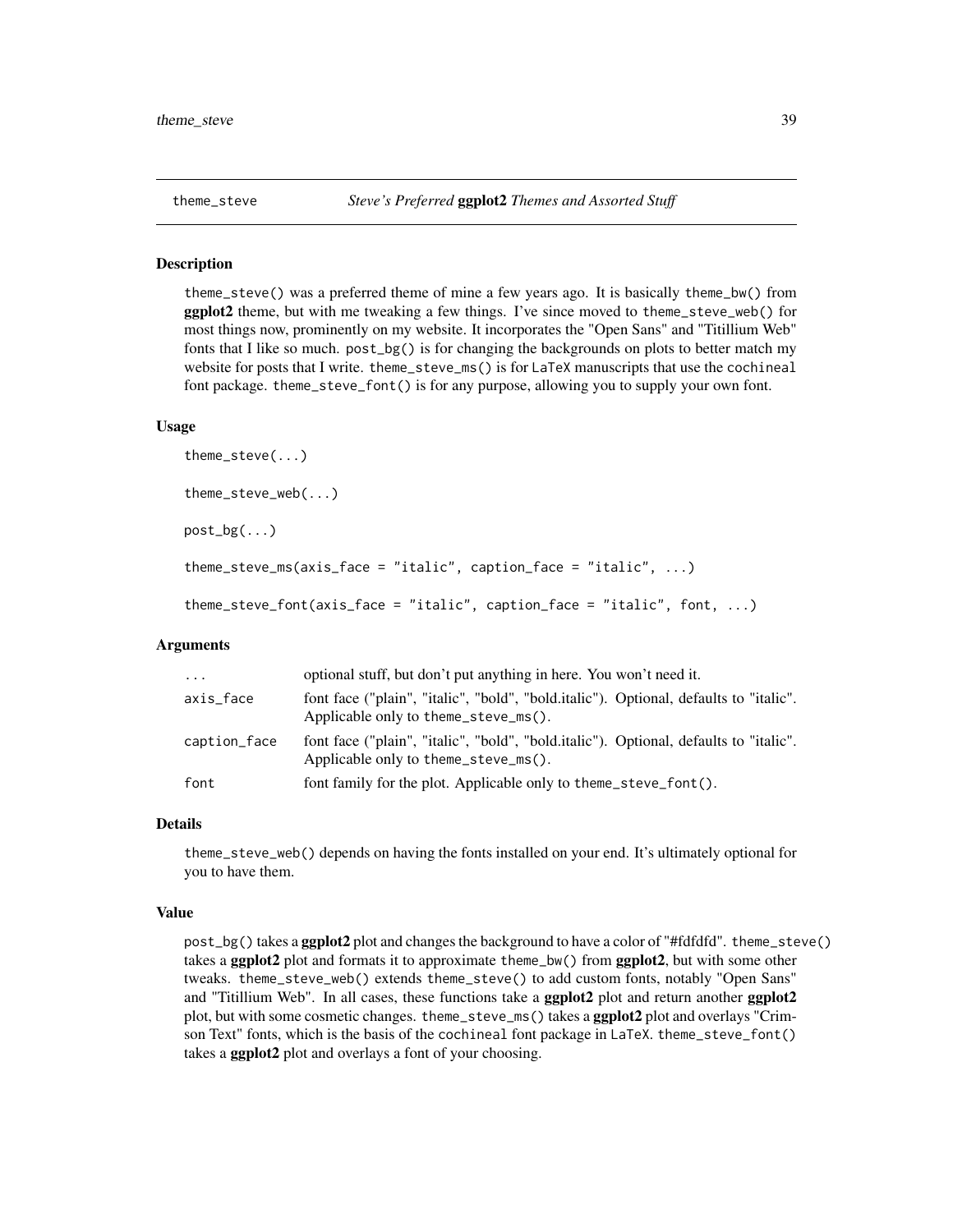#### See Also

[ggplot2::theme](#page-0-0)

#### Examples

```
## Not run:
library(ggplot2)
ggplot(mtcars, aes(x = mpg, y = hp)) +
 geom_point() + theme_steve() +
 labs(title = "A ggplot2 Plot from the Motor Trend Car Road Tests Data",
 subtitle = "We've all seen this plot over a hundred times.",
 caption = "Data: ?mtcars in {datasets} in base R.")
ggplot(mtcars, aes(x = mpg, y = hp)) +
 geom_point() + theme_steve_web() +
 labs(title = "A ggplot2 Plot from the Motor Trend Car Road Tests Data",
 subtitle = "Notice the prettier fonts, if you have them.",
 caption = "Data: ?mtcars in {datasets} in base R.")
ggplot(mtcars, aes(x = mpg, y = hp)) +geom_point() + theme_steve_web() +
 post_bg() +
 labs(title = "A ggplot2 Plot from the Motor Trend Car Road Tests Data",
 subtitle = "Notice the slight change in background color",
 caption = "Data: ?mtcars in {datasets} in base R.")
ggplot(mtcars, aes(x = mpg, y = hp)) +
 geom_point() + theme_steve_ms() +
 labs(title = "A ggplot2 Plot from the Motor Trend Car Road Tests Data",
 subtitle = "Notice the fonts will match the 'cochineal' font package in LaTeX.",
 caption = "Data: ?mtcars in {datasets} in base R.")
ggplot(mtcars, aes(x = mpg, y = hp)) +geom_point() + theme_steve_font(font = "Comic Sans MS") +
 labs(title = "A ggplot2 Plot from the Motor Trend Car Road Tests Data",
 subtitle = "Notice that this will look ridiculous",
 caption = "Data: ?mtcars in {datasets} in base R.")
## End(Not run)
```
usa\_mids *United States Militarized Interstate Disputes (MIDs)*

#### Description

This is a non-directed dyad-year data set for militarized interstate disputes involving the United States. I created these to illustrate the sbtscs() function.

<span id="page-39-0"></span>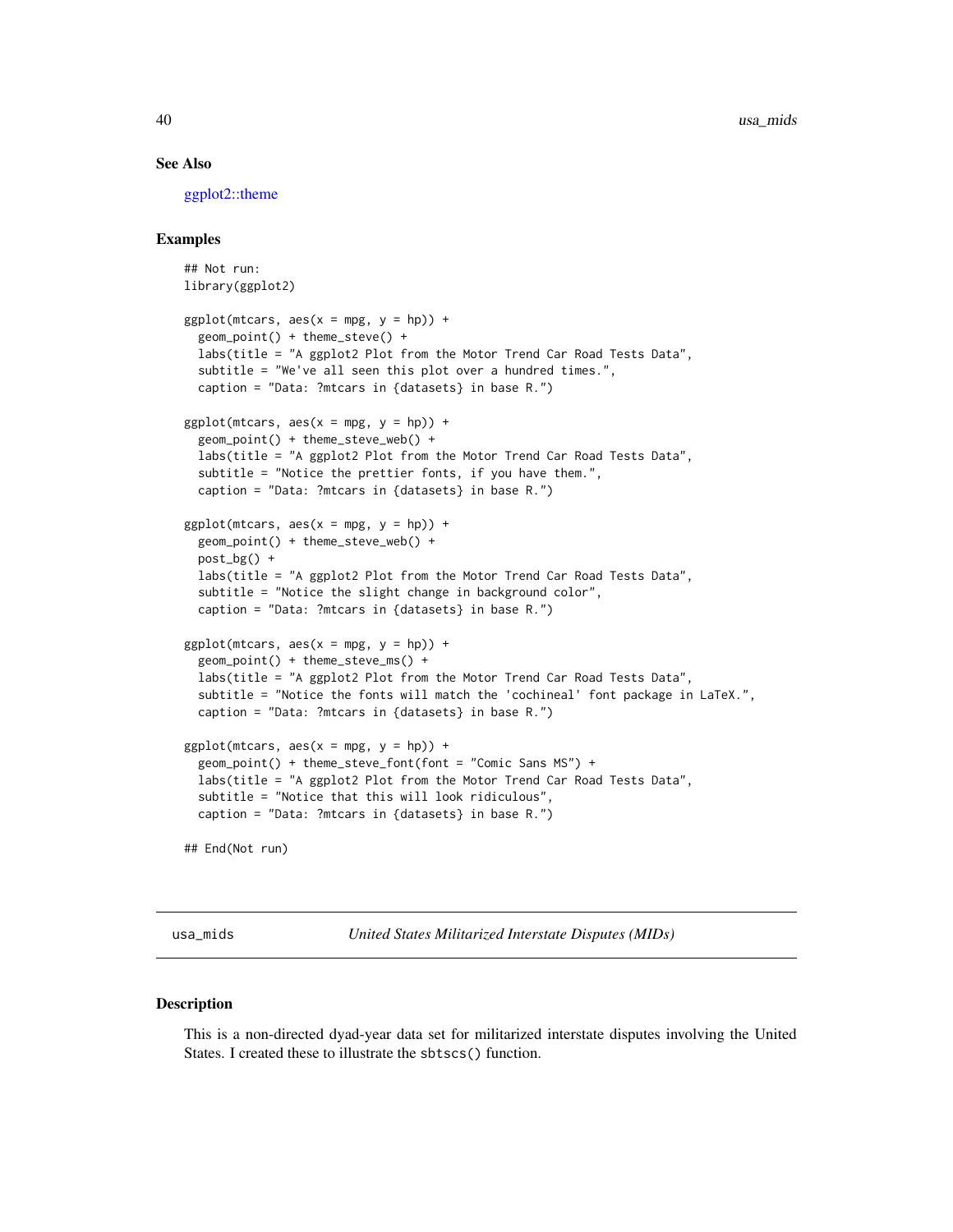<span id="page-40-0"></span>wom  $41$ 

#### Usage

usa\_mids

#### Format

A data frame with 14586 observations on the following 6 variables.

dyad a unique identifier for the dyad

ccode1 the Correlates of War state code for the United States (2)

ccode2 the Correlates of War state code for the other state in the dyad

year an observation year for the dyad

midongoing was there an ongoing inter-state dispute in the dyad-year?

midonset was there a new inter-state dispute onset in the dyad-year

## Details

Data were generated some time ago. Rare cases where there were multiple disputes ongoing in a given dyad-year were first whittled by isolating 1) unique dispute onsets. Thereafter, the data select the 2) highest fatality, then 3) the highest hostility level, and then 4) the longer dispute, until 5) just picking whichever one came first. There are no duplicate non-directed dyad-year observations.

#### References

Gibler, Douglas M., Steven V. Miller, and Erin K. Little. 2016. "An Analysis of the Militarized Interstate Dispute (MID) Dataset, 1816-2001." International Studies Quarterly 60(4): 719-730.

wom *Generate Week of the Month from a Date*

#### Description

wom() is a convenience function I use for constructing calendars in **ggplot2**. It takes a date and returns, as a numeric vector, the week of the month for the date given to it.

#### Usage

 $wom(x)$ 

#### Arguments

x a date

## Details

wom() assumes Sunday is the start of the week. This can assuredly be customized later in this function, but right now the assumption is Sunday is the start of the week (and not Monday, as it might be in other contexts).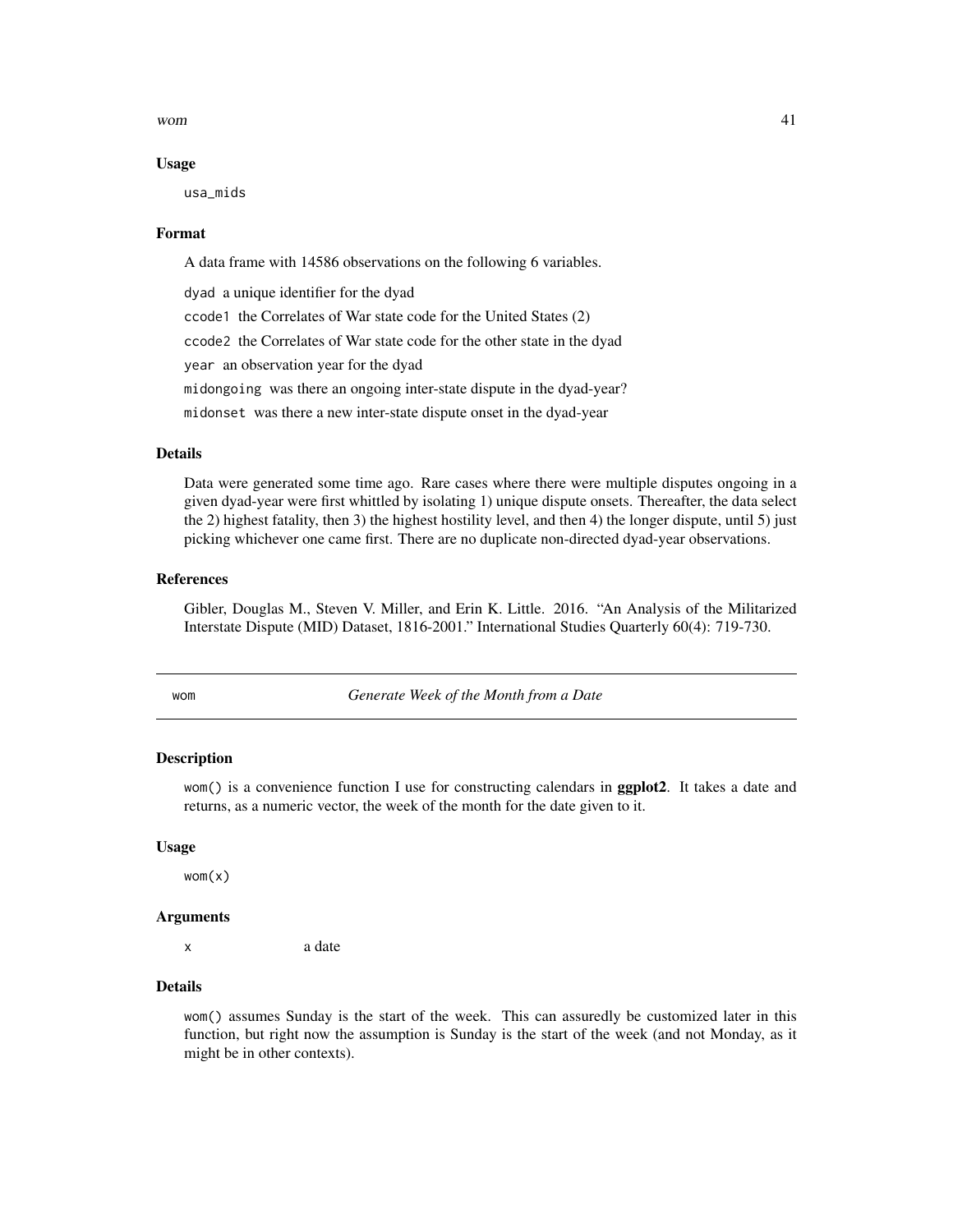## <span id="page-41-0"></span>Value

wom() is a convenience function I use for constructing calendars in **ggplot2**. It takes a date and returns, as a numeric vector, the week of the month for the date given to it.

### Examples

```
wom(as.Date("2022-01-01"))
```
wom(Sys.Date())

%nin% *Find Non-Matching Elements*

## Description

%nin% finds non-matching elements in a given vector. It is the negation of %in%.

## Usage

a %nin% b

#### Arguments

|   | a vector (character, factor, or numeric) |
|---|------------------------------------------|
| b | a vector (character, factor, or numeric) |

## Details

This is a simple negation of %in%. I use it mostly for columns in a data frame.

## Value

%nin% finds non-matching elements and returns one of two things, depending on the use. For two simple vectors, it will report what matches and what does not. For comparing a vector within a data frame, it has the effect of reporting the rows in the data frame that do not match the supplied (second) vector.

### Examples

```
library(tibble)
library(dplyr)
# Watch this subset stuff
dat \le tibble(x = seq(1:10), d = rnorm(10))
filter(dat, x %nin% c(3, 6, 9))
```